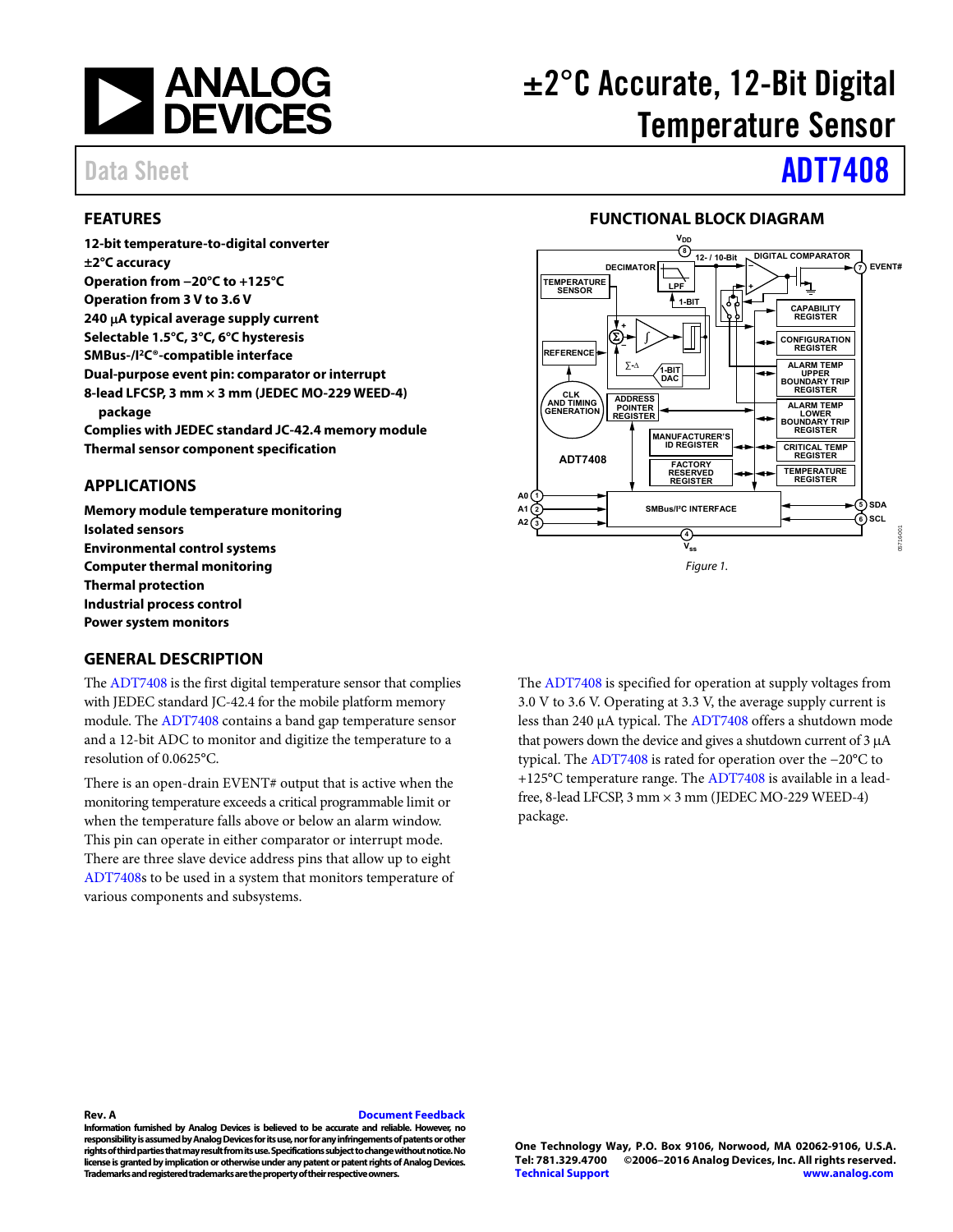## **TABLE OF CONTENTS**

#### <span id="page-1-0"></span>**REVISION HISTORY**

3/2006-Revision 0: Initial Version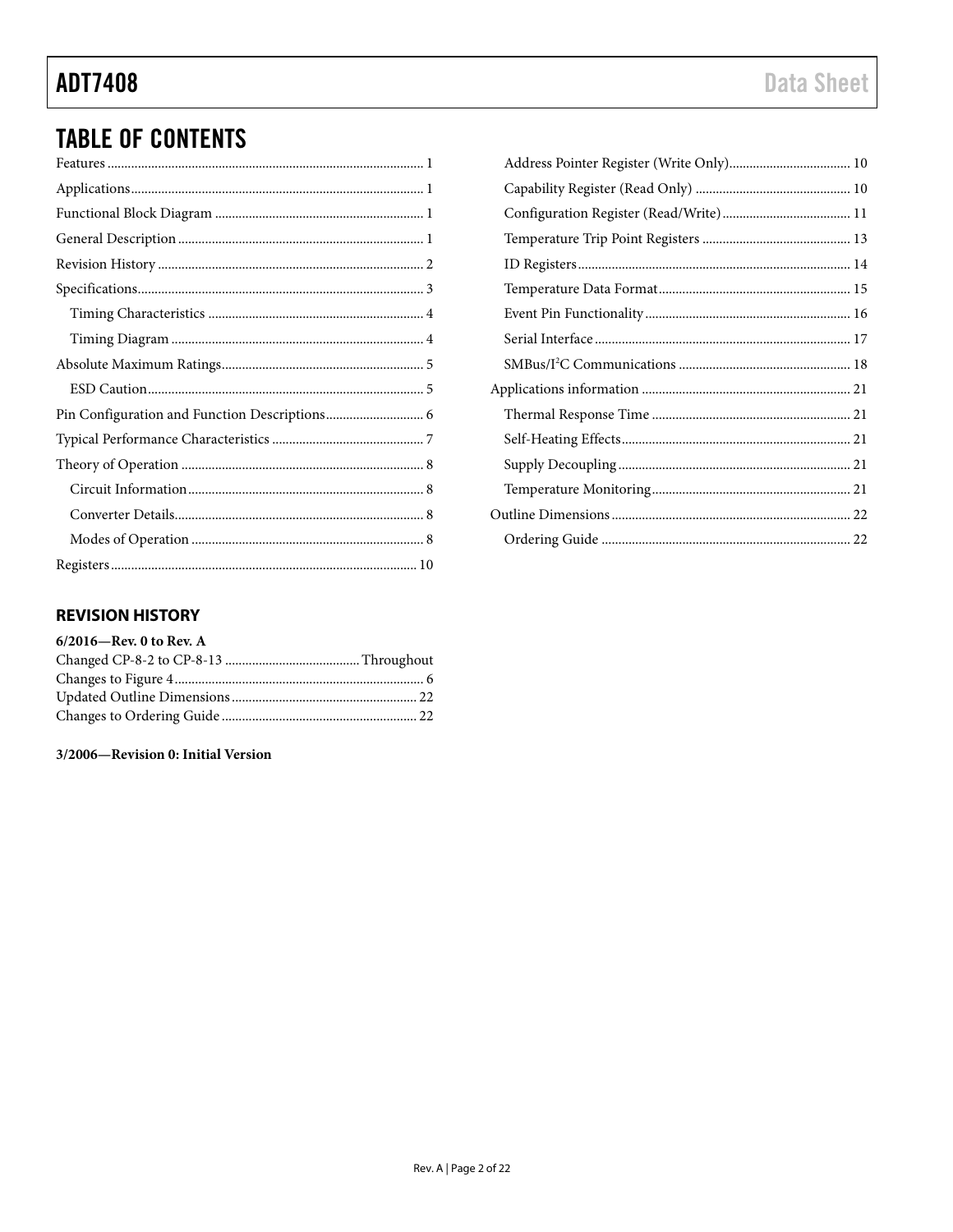## <span id="page-2-0"></span>**SPECIFICATIONS**

All specifications T<sub>A</sub> = −20°C to +125°C, V<sub>DD</sub> = 3.0 V to 3.6 V, unless otherwise noted.

#### **Table 1.**

| <b>Parameter</b>                                     | Symbol                            | Min  | <b>Typ</b> | Max          | Unit        | <b>Test Conditions/Comments</b>                                                               |
|------------------------------------------------------|-----------------------------------|------|------------|--------------|-------------|-----------------------------------------------------------------------------------------------|
| TEMPERATURE SENSOR AND ADC                           |                                   |      |            |              |             |                                                                                               |
| Local Sensor Accuracy (C Grade)                      |                                   |      | ±0.5       | ±2.0         | °C          | 75°C ≤ T <sub>A</sub> ≤ 95°C, 3.0 V ≤ V <sub>DD</sub> ≤ 3.6 V active range                    |
|                                                      |                                   |      | ±1         | ±3.0         | °C          | 40°C ≤ T <sub>A</sub> ≤ 125°C, 3.0 V ≤ V <sub>DD</sub> ≤ 3.6 V monitor range                  |
|                                                      |                                   |      | ±1         | ±4.0         | °C          | $-20^{\circ}$ C $\leq$ T <sub>A</sub> $\leq$ 125°C, 3.0 V $\leq$ V <sub>DD</sub> $\leq$ 3.6 V |
| <b>ADC</b> Resolution                                |                                   |      | 12         |              | <b>Bits</b> |                                                                                               |
| <b>Temperature Resolution</b>                        |                                   |      | 0.0625     |              | °C          |                                                                                               |
| Temperature Conversion Time                          |                                   |      | 60         | 125          | ms          |                                                                                               |
| Long Term Drift                                      |                                   |      | 0.081      |              | °C          | Drift over 10 years, if part is operated at 55°C                                              |
| <b>EVENT# OUTPUT (OPEN DRAIN)</b>                    |                                   |      |            |              |             |                                                                                               |
| Output Low Voltage, VoL                              |                                   |      |            | 0.4          | v           | $I_{OL} = 3 \text{ mA}$                                                                       |
| Pin Capacitance                                      |                                   |      | 10         |              | pF          |                                                                                               |
| High Output Leakage Current                          | l <sub>OH</sub>                   |      | 0.1        | $\mathbf{1}$ | μA          | EVENT# = $3.6V$                                                                               |
| Rise Time <sup>1</sup>                               | tLH                               |      | 30         |              | ns          |                                                                                               |
| Fall Time <sup>1</sup>                               | t <sub>HL</sub>                   |      | 30         |              | ns          |                                                                                               |
| R <sub>ON</sub> Resistance (Low Output) <sup>1</sup> |                                   |      | 15         |              | Ω           | Supply and temperature dependent                                                              |
| <b>DIGITAL INPUTS</b>                                |                                   |      |            |              |             |                                                                                               |
| Input Current                                        | $I_{\text{IH}}$ , $I_{\text{IL}}$ | $-1$ |            | $+1$         | μA          | $V_{IN} = 0 V$ to $V_{DD}$                                                                    |
| Input Low Voltage                                    | $V_{IL}$                          |      |            | 0.8          | V           | $3.0 V \leq V_{DD} \leq 3.6 V$                                                                |
| Input High Voltage                                   | V <sub>H</sub>                    | 2.1  |            |              | V           | $3.0 V \le V_{DD} \le 3.6 V$                                                                  |
| SCL, SDA Glitch Rejection <sup>1</sup>               |                                   |      |            | 50           | ns          | Input filtering suppresses noise spikes of less than 50 ns                                    |
| Pin Capacitance <sup>1</sup>                         |                                   |      |            | 10           | pF          |                                                                                               |
| DIGITAL OUTPUT (OPEN DRAIN)                          |                                   |      |            |              |             |                                                                                               |
| Output Low Current                                   | $I_{OL}$                          | 6    |            |              | mA          | SDA forced to 0.6 V                                                                           |
| Output Low Voltage                                   | $V_{OL}$                          |      |            | 0.4          | v           | $3.0 \text{ V} \leq V_{DD} \leq 3.6 \text{ V}$ at $I_{OPULL}$ up = 350 µA                     |
| Output High Voltage                                  | <b>V<sub>OH</sub></b>             | 2.1  |            |              | v           |                                                                                               |
| Output Capacitance <sup>1</sup>                      | $C_{OUT}$                         |      |            | 10           | pF          |                                                                                               |
| POWER REQUIREMENTS                                   |                                   |      |            |              |             |                                                                                               |
| Supply Voltage                                       | <b>V<sub>DD</sub></b>             | 3.0  | 3.3        | 3.6          | v           |                                                                                               |
| Average Supply Current                               | $I_{DD}$                          |      | 240        | 500          | μA          |                                                                                               |
| <b>Supply Current</b>                                | <b>IDD CONV</b>                   |      | 360        | 550          | μA          | Device current while converting                                                               |
| Shutdown Mode at 3.3 V                               |                                   |      | 3          | 20           | μA          |                                                                                               |
| Average Power Dissipation                            | P <sub>D</sub>                    |      | 790        |              | μW          | $V_{DD}$ = 3.3 V, normal mode at 25°C                                                         |

<sup>1</sup> Guaranteed by design and characterization, not production tested.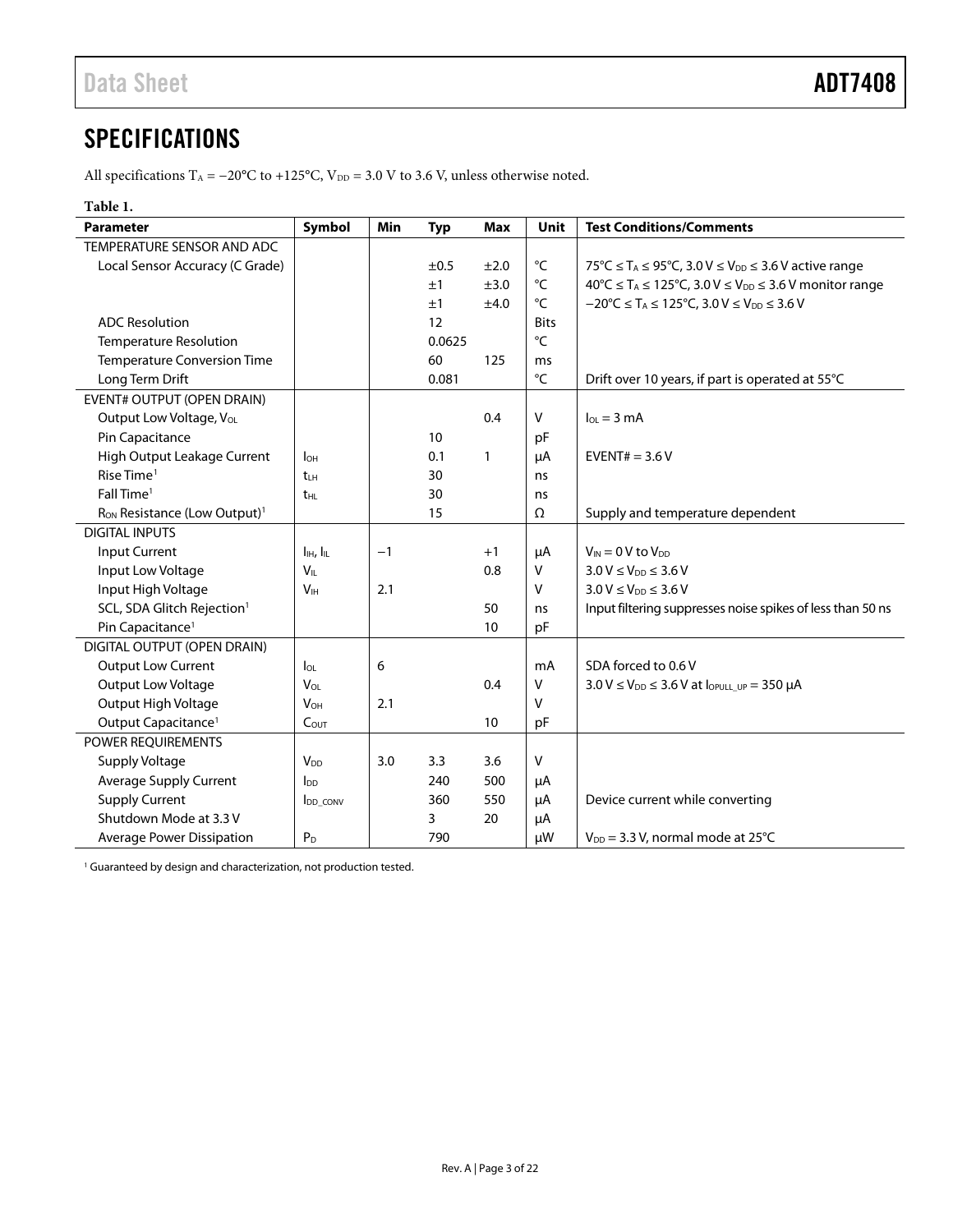### <span id="page-3-0"></span>**TIMING CHARACTERISTICS**

T<sub>A</sub> = −20°C to +125°C, V<sub>DD</sub> = 3.0 V to 3.6 V, unless otherwise noted.

### **Table 2.**

| Parameter <sup>1</sup>                                   | Symbol                  | <b>Min</b> | Typ | Max  | <b>Unit</b> | <b>Test Conditions/Comments</b>                  |
|----------------------------------------------------------|-------------------------|------------|-----|------|-------------|--------------------------------------------------|
| <b>SCL Clock Frequency</b>                               | $f_{\text{SCL}}$        | 10         |     | 100  | kHz         |                                                  |
| Bus Free Time Between a Stop (P) and Start (S) Condition | <b>t</b> <sub>BUF</sub> | 4.7        |     |      | μs          |                                                  |
| Hold Time After (Repeated) Start Condition               | <b>t</b> HD:STA         | 4.0        |     |      | μs          | After this period, the first clock is generated. |
| Repeated Start Condition Setup Time                      | t <sub>su:Sta</sub>     | 4.7        |     |      | μs          |                                                  |
| High Period of the SCL Clock                             | <b>t</b> HIGH           | 4.0        |     | 50   | μs          |                                                  |
| Low Period of the SCL Clock                              | t <sub>LOW</sub>        | 4.7        |     |      | μs          |                                                  |
| Fall Time of Both SDA and SCL Signals                    | tF                      |            |     | 300  | ns          |                                                  |
| Rise Time of Both SDA and SCL Signals                    | tr                      |            |     | 1000 | ns          |                                                  |
| Data Setup Time                                          | t <sub>su:Dat</sub>     | 250        |     |      | ns          |                                                  |
| Data Hold Time                                           | <b>t</b> hd:Dat         | 300        |     |      | ns          |                                                  |
| Setup Time for Stop Condition                            | t <sub>su:Sto</sub>     | 4.0        |     |      | μs          |                                                  |
| Capacitive Load for Each Bus Line, C <sub>B</sub>        |                         |            |     | 400  | рF          |                                                  |

<sup>1</sup> Guaranteed by design and characterization, not production tested.

#### <span id="page-3-1"></span>**TIMING DIAGRAM**



Figure 2. SMBus/I2 C Timing Diagram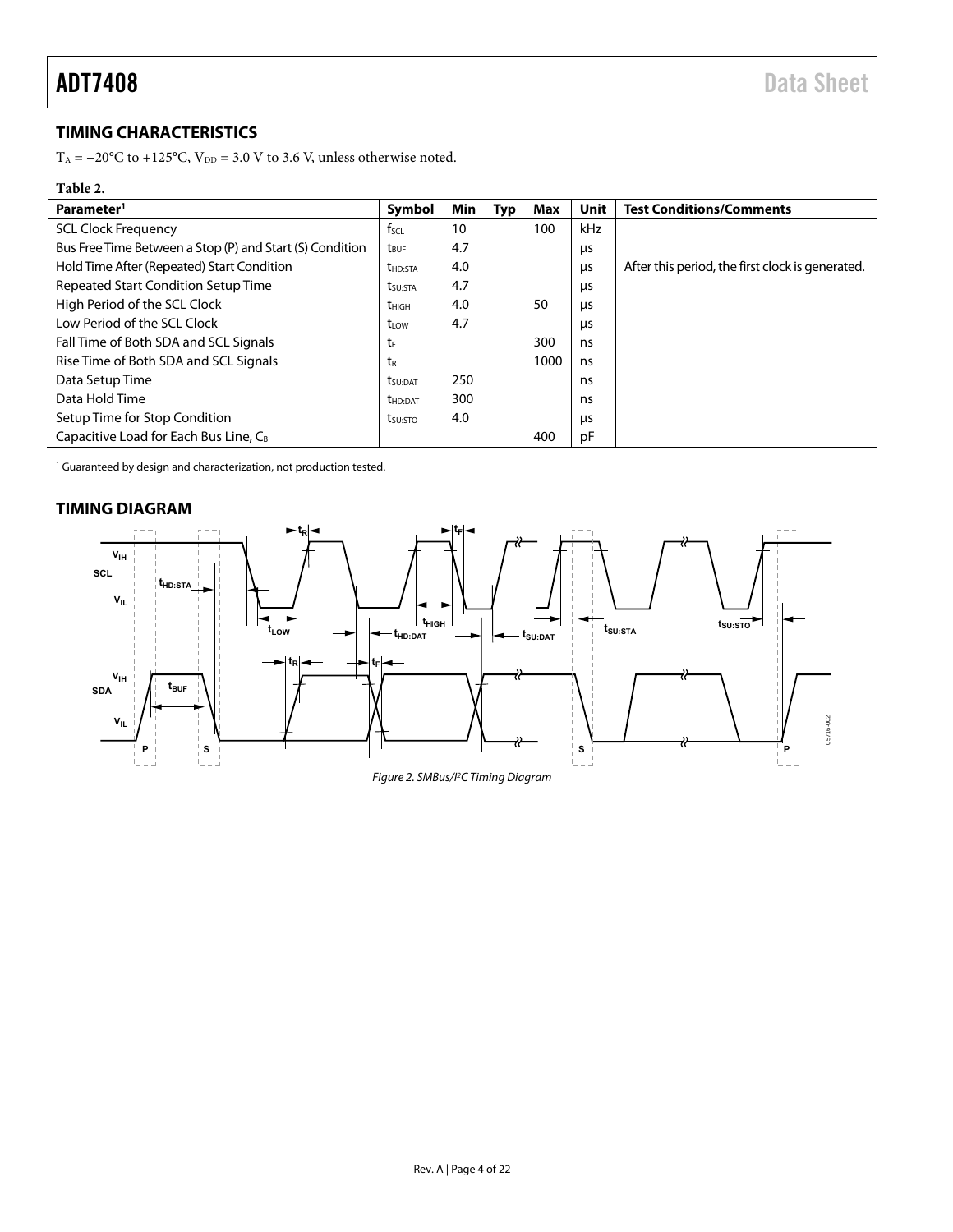### <span id="page-4-0"></span>ABSOLUTE MAXIMUM RATINGS

#### **Table 3.**

| <b>Parameter</b>                                | Rating                               |
|-------------------------------------------------|--------------------------------------|
| V <sub>DD</sub> to Vss                          | $-0.3 V$ to $+7 V$                   |
| SDA Input Voltage to Vss                        | $-0.3$ V to V <sub>pp</sub> $+0.3$ V |
| SDA Output Voltage to Vss                       | $-0.3$ V to V <sub>pp</sub> $+0.3$ V |
| SCL Input Voltage to Vss                        | $-0.3$ V to V <sub>DD</sub> + 0.3 V  |
| <b>EVENT# Output Voltage to Vss</b>             | $-0.3$ V to $V_{DD}$ + 0.3 V         |
| <b>Operating Temperature Range</b>              | $-55^{\circ}$ C to $+150^{\circ}$ C  |
| Storage Temperature Range                       | $-65^{\circ}$ C to $+160^{\circ}$ C  |
| Maximum Junction Temperature, T                 | $150^{\circ}$ C                      |
| Thermal Resistance <sup>1</sup>                 |                                      |
| $\theta_{JA}$ , Junction-to-Ambient (Still Air) | 85°C/W                               |
| IR Reflow Soldering Profile                     | Refer to Figure 3                    |

<sup>1</sup> Power Dissipation  $P_{MAX} = (T_{JMAX} - T_A)/\theta_{JA}$ , where  $T_A$  is the ambient

temperature. Thermal resistance value relates to the package being used on a standard 2-layer PCB, which gives a worst-case  $θ<sub>JA</sub>$ . Some documents may publish junction to case, thermal resistance  $\theta_{JC}$ , but it refers to a component that is mounted on an ideal heat sink. As a result, junction to ambient, thermal resistance is more practical for air cooled, PCB mounted components.

Stresses at or above those listed under Absolute Maximum Ratings may cause permanent damage to the product. This is a stress rating only; functional operation of the product at these or any other conditions above those indicated in the operational section of this specification is not implied. Operation beyond the maximum operating conditions for extended periods may affect product reliability.



<span id="page-4-2"></span>Figure 3. LFCSP Pb-Free Reflow Profile Based on JEDEC J-STD-20C

#### <span id="page-4-1"></span>**ESD CAUTION**



ESD (electrostatic discharge) sensitive device. Charged devices and circuit boards can discharge without detection. Although this product features patented or proprietary protection circuitry, damage may occur on devices subjected to high energy ESD. Therefore, proper ESD precautions should be taken to avoid performance degradation or loss of functionality.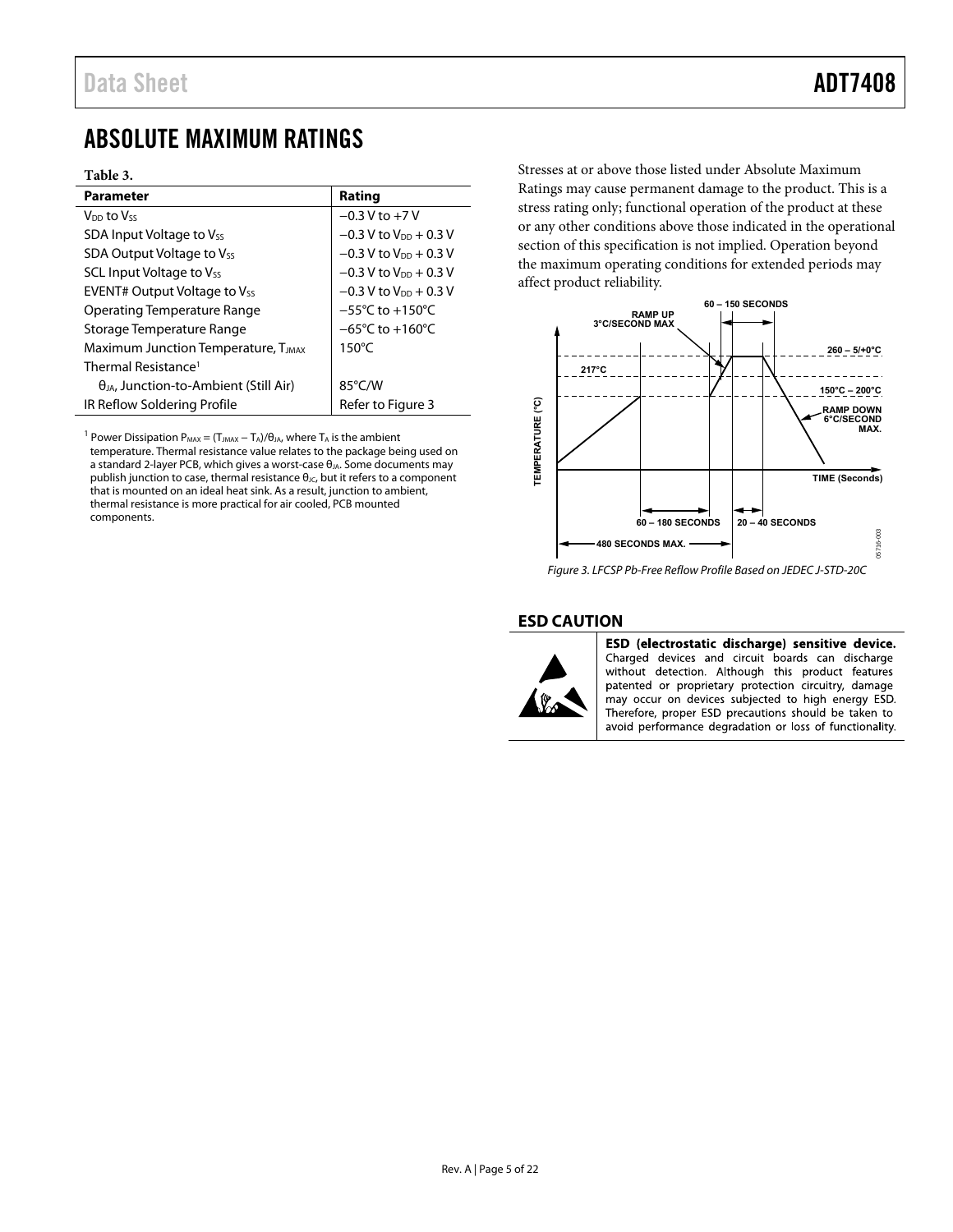## <span id="page-5-0"></span>PIN CONFIGURATION AND FUNCTION DESCRIPTIONS



#### **Table 4. Pin Function Descriptions**

| Pin No. | <b>Mnemonic</b>       | <b>Description</b>                                                                                                                                                                                                           |
|---------|-----------------------|------------------------------------------------------------------------------------------------------------------------------------------------------------------------------------------------------------------------------|
|         | A0                    | SMBus/I <sup>2</sup> C Serial Bus Address Selection Pin. Logic input. Can be set to V <sub>SS</sub> or V <sub>DD</sub> .                                                                                                     |
|         | A1                    | SMBus/l <sup>2</sup> C Serial Bus Address Selection Pin. Logic input. Can be set to Vss or V <sub>DD</sub> .                                                                                                                 |
|         | A <sub>2</sub>        | SMBus/I <sup>2</sup> C Serial Bus Address Selection Pin. Logic input. Can be set to V <sub>SS</sub> or V <sub>DD</sub> .                                                                                                     |
|         | <b>V<sub>ss</sub></b> | Negative Supply or Ground.                                                                                                                                                                                                   |
|         | <b>SDA</b>            | SMBus/I <sup>2</sup> C Serial Data Input/Output. Serial data to be loaded into the registers of this device and read from these<br>registers is provided on this pin. Open-drain configuration; it needs a pull-up resistor. |
| 6       | SCL                   | Serial Clock Input. This is the clock input for the serial port. The serial clock is used to clock data into and clock data<br>out from any register of the ADT7408. Open-drain configuration needs a pull-up resistor.      |
|         | EVENT#                | Active Low. Open-drain event output pin. Driven low on comparator level or alert interrupt.                                                                                                                                  |
| 8       | V <sub>DD</sub>       | Positive Supply Power. Decouple the supply to ground.                                                                                                                                                                        |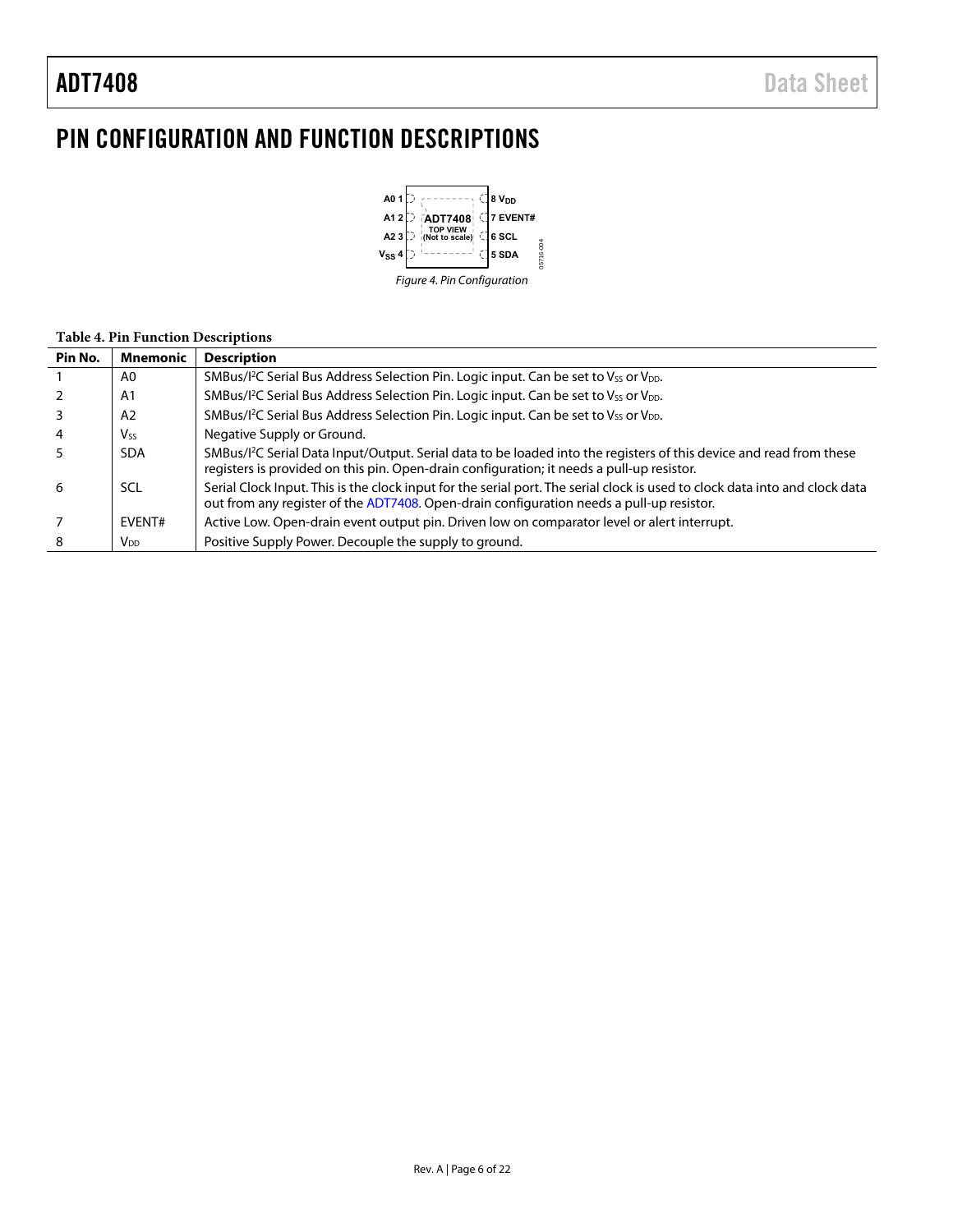### <span id="page-6-0"></span>TYPICAL PERFORMANCE CHARACTERISTICS





Figure 7. Supply Current vs. Supply Voltage



Figure 8. Shutdown Current vs. Supply Voltage



Figure 9. Temperature Accuracy vs. Supply Ripple Frequency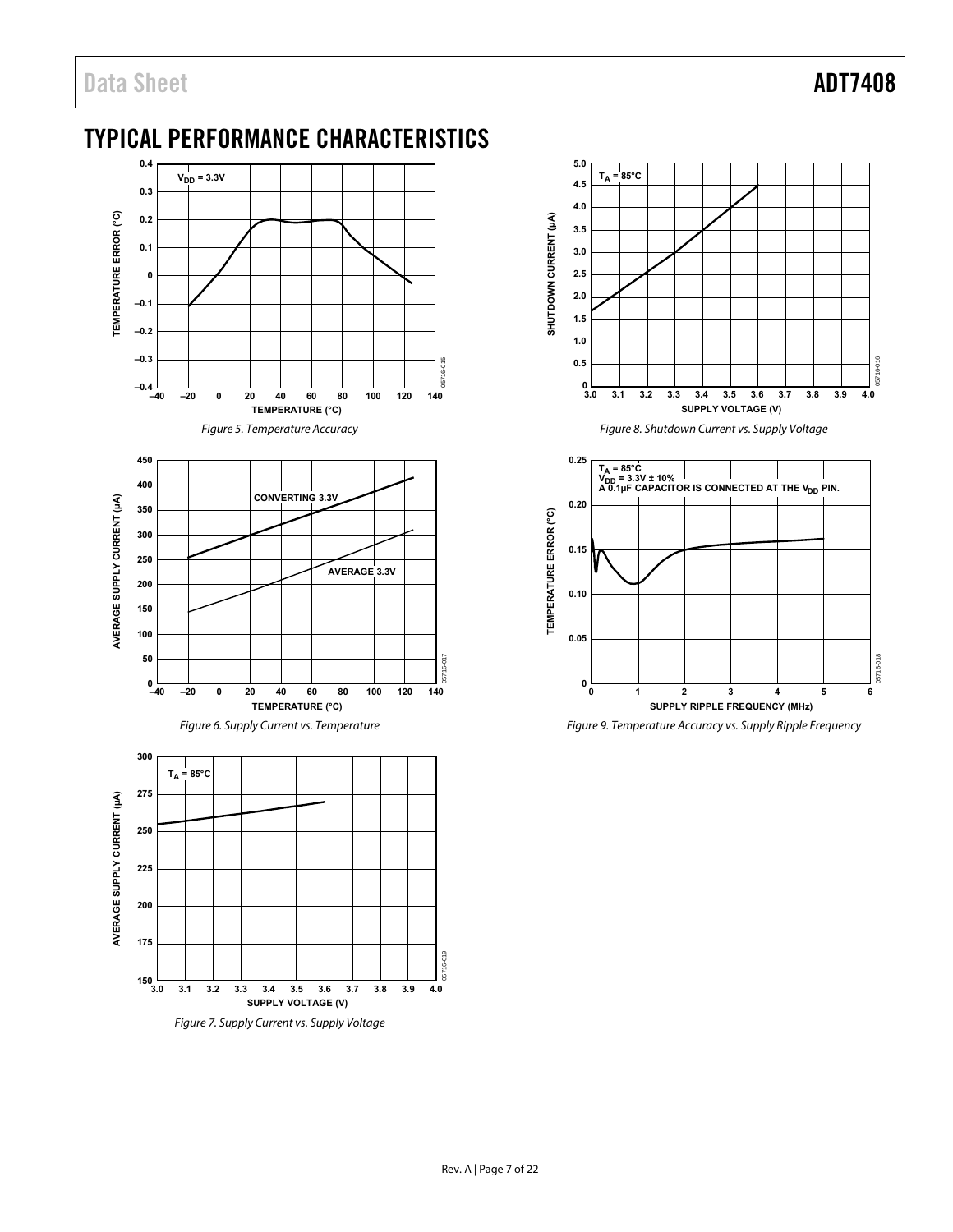### <span id="page-7-0"></span>THEORY OF OPERATION **CIRCUIT INFORMATION**

<span id="page-7-1"></span>The [ADT7408](http://www.analog.com/ADT7408?doc=ADT7408.pdf) is a 12-bit digital temperature sensor presented in 13 bits, including the sign bit format (see the bit map in the [Temperature Value Register \(Read Only\)](#page-12-1) section). Its output is twos complement in that Bit D12 is the sign bit and Bit D0 to Bit D11 are data bits. An on-board sensor generates a voltage precisely proportional to absolute temperature, which is compared to an internal voltage reference and input to a precision digital modulator. Overall accuracy for th[e ADT7408](http://www.analog.com/ADT7408?doc=ADT7408.pdf) is  $\pm 2^{\circ}$ C from +75°C to +95°C,  $\pm 3^{\circ}$ C from +40°C to +125°C, and ±4°C from −20°C to +125°C, with excellent transducer linearity. The serial interface is SMBus-/I<sup>2</sup>C-compatible, and the opendrain output of th[e ADT7408 i](http://www.analog.com/ADT7408?doc=ADT7408.pdf)s capable of sinking 6 mA.

The on-board temperature sensor has excellent accuracy and linearity over the entire rated temperature range without needing correction or calibration by the user.

A first-order, ∑-Δ modulator, also known as the charge balance type analog-to-digital converter (ADC), digitizes the sensor output. This type of converter uses time domain oversampling and a high accuracy comparator to deliver 12 bits of effective accuracy in an extremely compact circuit.

#### <span id="page-7-2"></span>**CONVERTER DETAILS**

The  $\Sigma$ - $\Delta$  modulator consists of an input sampler, a summing network, an integrator, a comparator, and a 1-bit DAC, as shown i[n Figure 10.](#page-7-4) This architecture creates a negative feedback loop that minimizes the integrator output by changing the duty cycle of the comparator output in response to input voltage changes. There are two simultaneous but different sampling operations in the device. The comparator samples the output of the integrator at a much higher rate than the input sampling frequency, that is, oversampling. Oversampling spreads the quantization noise over a much wider band than that of the input signal, improving overall noise performance and increasing accuracy.

The modulated output of the comparator is encoded using a circuit technique that results in SMBus/I<sup>2</sup>C temperature data.



<span id="page-7-4"></span>

#### <span id="page-7-3"></span>**MODES OF OPERATION**

The conversion clock for the part is internally generated. No external clock is required except when reading from and writing to the serial port. In normal mode, the internal clock oscillator runs an automatic conversion sequence that initiates a conversion every 100 ms. At this time, the part powers up its analog circuitry and performs a temperature conversion. This temperature conversion typically takes 60 ms, after which time the analog circuitry of the part automatically shuts down. The analog circuitry powers up again 40 ms later, when the 100 ms timer times out and the next conversion begins. Because the SMBus/I<sup>2</sup>C circuitry never shuts down, the result of the most recent temperature conversion is always available in the temperature value register.

The [ADT7408](http://www.analog.com/ADT7408?doc=ADT7408.pdf) can be placed in shutdown mode via the configuration register, in which case the on-chip oscillator is shut down, and no further conversions are initiated until the [ADT7408 i](http://www.analog.com/ADT7408?doc=ADT7408.pdf)s taken out of shutdown mode by writing 0 to Bit D8 in the configuration register. The conversion result from the last conversion prior to shutdown can still be read from th[e ADT7408,](http://www.analog.com/ADT7408?doc=ADT7408.pdf)  even when it is in shutdown mode.

In normal conversion mode, the internal clock oscillator is reset after every read or write operation. This causes the device to start a temperature conversion, the result of which is typically available 60 ms later. Similarly, when the part is taken out of shutdown mode, the internal clock oscillator starts, and a conversion is initiated. The conversion result is typically available 60 ms later. Reading from the device before a conversion is complete does not stop th[e ADT7408](http://www.analog.com/ADT7408?doc=ADT7408.pdf) from converting; the part does not update the temperature value register immediately after the conversion but waits until communication to the part is finished. This read operation provides the previous result. It is possible to miss a conversion result if the SCL frequency is very slow (communication is greater than 40 ms), because the next conversion will have started. There is a 40 ms window between the end of one conversion and the start of the next conversion for the temperature value register to be updated with a new temperature value.

The measured temperature value is compared with the temperature set at the alarm temperature upper boundary trip register, the alarm temperature lower boundary trip register, and the critical temperature trip register. If the measured value exceeds these limits, then the EVENT# pin is activated. This EVENT# output is programmable for interrupt mode, comparator mode, and the output polarity via the configuration register.

The thermal sensor continuously monitors the temperature and updates the temperature data 10 times per second. Temperature data is latched internally by the device and can be read by software from the bus host at any time.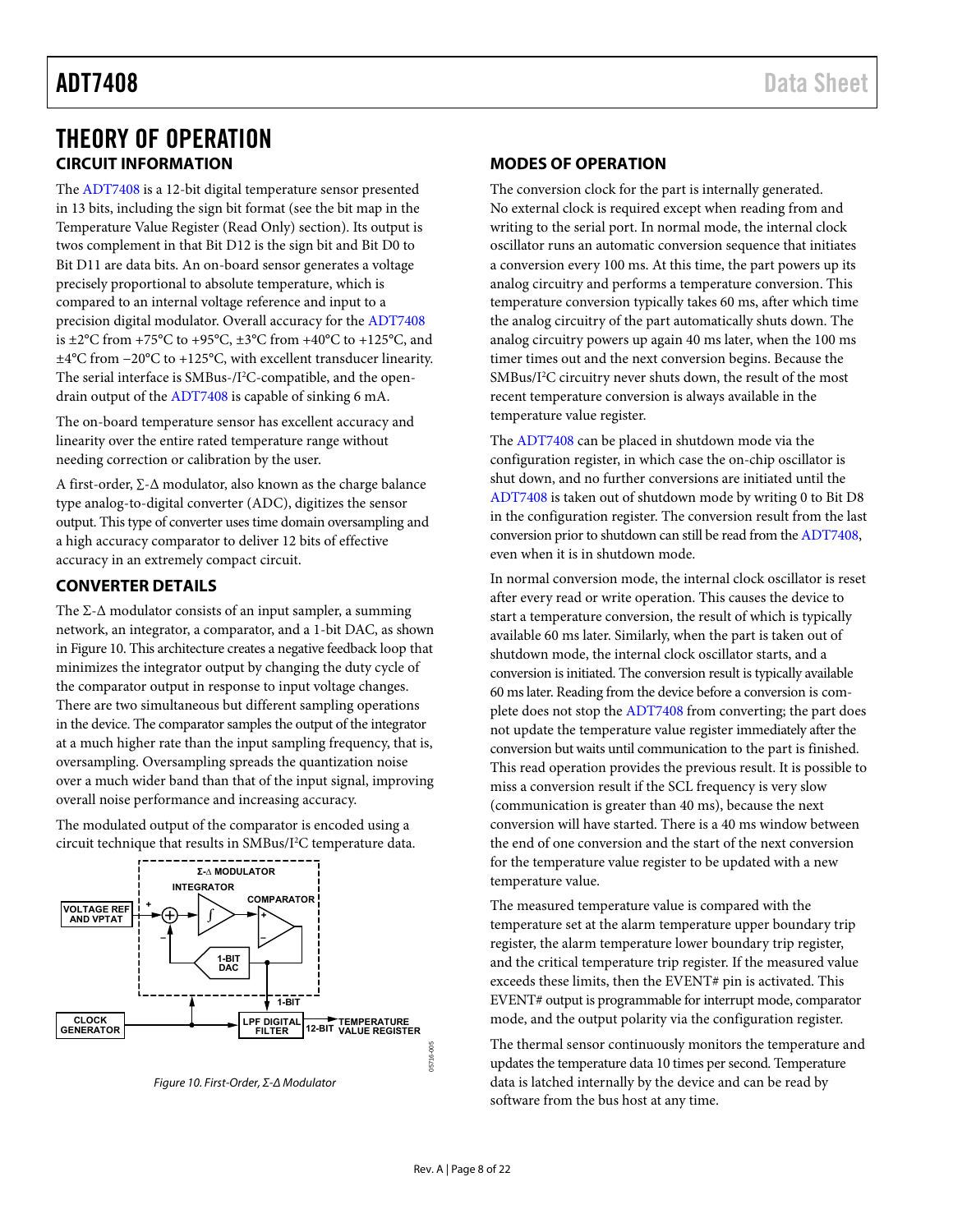## Data Sheet **ADT7408**

SMBus/I<sup>2</sup>C slave address selection pins allow up to eight such devices to co-exist on the same bus. This means that up to eight memory modules can be supported, given that each module has one slave device address slot.

After initial power-on, the configuration registers are set to the default values. Software can write to the configuration register to set bits as per the bit definitions in th[e Registers](#page-9-0) section.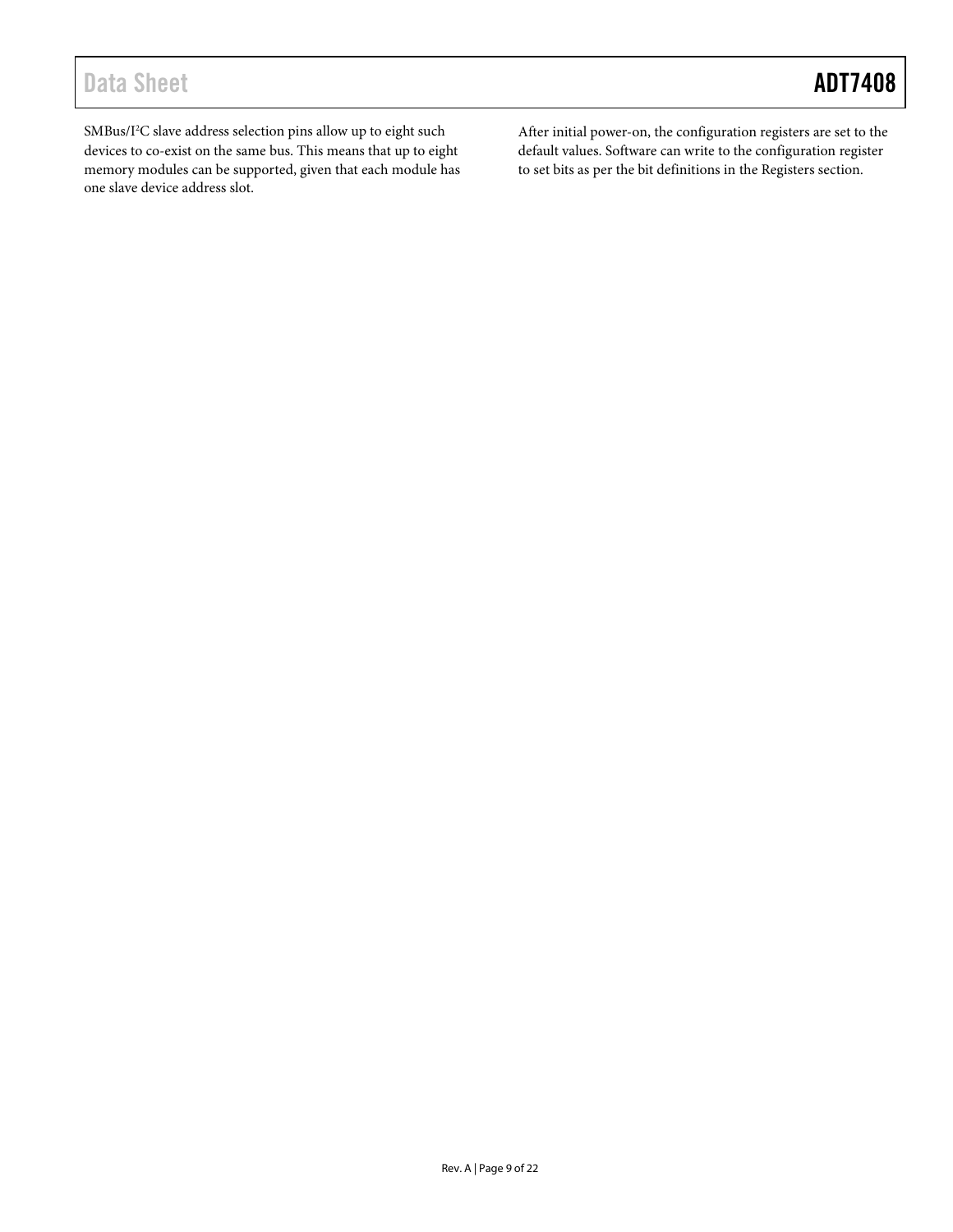## <span id="page-9-0"></span>**REGISTERS**

Th[e ADT7408](http://www.analog.com/ADT7408?doc=ADT7408.pdf) contains 16 accessible registers, shown i[n Table](#page-9-3) 5. The address pointer register is the only register that is eight bits; the other registers are 16 bits wide. On power-up, the address pointer register is loaded with 0x00 and points to the capability register.

#### <span id="page-9-3"></span>**Table 5. Registers**

| <b>Pointer</b> |                        | Power-On       |                   |
|----------------|------------------------|----------------|-------------------|
| <b>Address</b> | <b>Register Name</b>   | <b>Default</b> | <b>Read/Write</b> |
| Not Applicable | Address pointer        | 0x00           | Write             |
| 0x00           | Capability             | 0x001D         | Read              |
| 0x01           | Configuration          | 0x0000         | Read/Write        |
| 0x02           | Alarm                  | 0x0000         | Read/Write        |
|                | temperature            |                |                   |
|                | upper boundary<br>trip |                |                   |
|                |                        |                |                   |
| 0x03           | Alarm<br>temperature   | 0x0000         | Read/Write        |
|                | lower boundary         |                |                   |
|                | trip                   |                |                   |
| 0x04           | Critical               | 0x0000         | Read/Write        |
|                | temperature trip       |                |                   |
| 0x05           | Temperature value      | Undefined      | Read              |
| 0x06           | Manufacturer ID        | 0x11D4         | Read              |
| 0x07           | Device ID/revision     | 0x080X         | Read              |
| 0x08 to 0x0F   | Vendor defined         | 0x0000         | Reserved          |

### <span id="page-9-1"></span>**ADDRESS POINTER REGISTER (WRITE ONLY)**

This 8-bit write only register selects which of the 16-bit registers is accessed in subsequent read/write operations. Address space between 0x08 and 0x0F is reserved for factory usage.

| <b>MSB</b> |    |                    |        |                                                     |        | LSB    |
|------------|----|--------------------|--------|-----------------------------------------------------|--------|--------|
| D7         | D6 | $D5$   $D4$   $D3$ |        | D <sub>2</sub>                                      | D1     | D0     |
|            |    |                    | select | Register   Register   Register   Register<br>select | select | select |

#### **Table 6. Address Pointer Selected Registers**

| D <sub>2</sub> | D1 | D <sub>0</sub> | <b>Register Selected</b>              |
|----------------|----|----------------|---------------------------------------|
| $\Omega$       | 0  | 0              | Capability                            |
| $\Omega$       | 0  |                | Configuration                         |
| 0              |    | 0              | Alarm temperature upper boundary trip |
| $\Omega$       |    | 1              | Alarm temperature lower boundary trip |
|                | 0  | 0              | Critical temperature trip             |
|                | 0  |                | Temperature value                     |
|                |    | 0              | Manufacturer ID                       |
|                |    |                | Device ID/revision                    |

#### <span id="page-9-2"></span>**CAPABILITY REGISTER (READ ONLY)**

This 16-bit, read-only register indicates the capabilities of the thermal sensor, as shown in [Table 7](#page-9-4) and the following bit map. Note that RFU means reserved for future use.

| <b>MSB</b> |                 |            |            |            |            |                |                |            |                |            |                |                |                |                     | LSB                     |
|------------|-----------------|------------|------------|------------|------------|----------------|----------------|------------|----------------|------------|----------------|----------------|----------------|---------------------|-------------------------|
| <b>D15</b> | D <sub>14</sub> | <b>D13</b> | <b>D12</b> | <b>D11</b> | <b>D10</b> | D <sub>9</sub> | D <sub>8</sub> | D7         | D <sub>6</sub> | D5         | D <sub>4</sub> | D <sub>3</sub> | D <sub>2</sub> | D <sub>1</sub>      | D <sub>0</sub>          |
| RFU        | <b>RFU</b>      | <b>RFU</b> | RFU        | RFU        | RFU        | <b>RFU</b>     | <b>RFU</b>     | <b>RFU</b> | <b>RFU</b>     | <b>RFU</b> | TRES1          | <b>TRES0</b>   | Wider<br>range | Higher<br>precision | Alarm/critical<br>trips |

#### <span id="page-9-4"></span>**Table 7. Capability Mode Description**

| Bit(s)                   |                   | <b>Function</b>                                                                                        |  |  |  |  |  |  |  |
|--------------------------|-------------------|--------------------------------------------------------------------------------------------------------|--|--|--|--|--|--|--|
| D <sub>0</sub>           | Basic capability. |                                                                                                        |  |  |  |  |  |  |  |
| (Alarm/Critical Trips)   | D <sub>0</sub>    | <b>Trips Capability</b>                                                                                |  |  |  |  |  |  |  |
|                          |                   | Alarm and critical trips capability.                                                                   |  |  |  |  |  |  |  |
| D <sub>1</sub>           | Accuracy.         |                                                                                                        |  |  |  |  |  |  |  |
| (Higher Precision)       | D1                | <b>Accuracy Capability</b>                                                                             |  |  |  |  |  |  |  |
|                          | 0                 | Default accuracy $\pm 2^{\circ}$ C over the active range and $\pm 3^{\circ}$ C over the monitor range. |  |  |  |  |  |  |  |
| D <sub>2</sub>           | Wider range.      |                                                                                                        |  |  |  |  |  |  |  |
| (Wider Range)            | D <sub>2</sub>    | <b>Temperature Range Capability</b>                                                                    |  |  |  |  |  |  |  |
|                          |                   | Can read temperature below 0°C and set sign bit accordingly (default).                                 |  |  |  |  |  |  |  |
| [D4:D3]                  |                   | Temperature resolution.                                                                                |  |  |  |  |  |  |  |
| (Temperature Resolution) | [D4:D3]           | <b>Temperature Resolution</b>                                                                          |  |  |  |  |  |  |  |
|                          | 01                | $0.25^{\circ}$ C LSB.                                                                                  |  |  |  |  |  |  |  |
|                          | 11                | 0.0625°C LSB (default).                                                                                |  |  |  |  |  |  |  |
| [D15:D5]                 |                   | Reserved for future use; must be 0.                                                                    |  |  |  |  |  |  |  |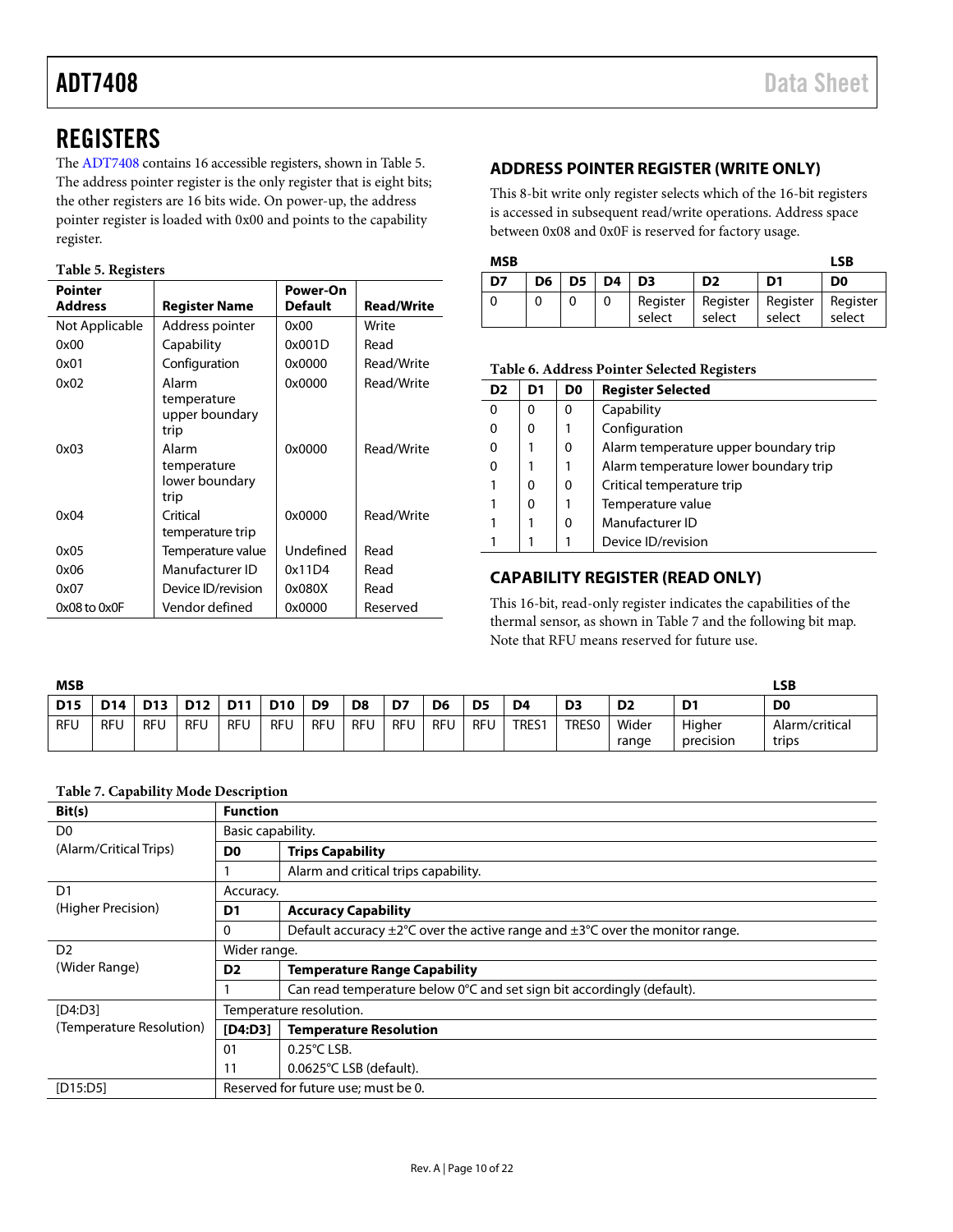### <span id="page-10-0"></span>**CONFIGURATION REGISTER (READ/WRITE)**

This 16-bit read/write register stores various configuration modes for th[e ADT7408,](http://www.analog.com/ADT7408?doc=ADT7408.pdf) as shown in [Table 8](#page-10-1) and the following bit map. Note that RFU means reserved for future use.

| ۰.<br>۰. |
|----------|
|----------|

| <b>MSB</b> |                 |                 |                 |            |                   |                |                       |                      |                   |                |                           |                            |                           |                   | LSB            |
|------------|-----------------|-----------------|-----------------|------------|-------------------|----------------|-----------------------|----------------------|-------------------|----------------|---------------------------|----------------------------|---------------------------|-------------------|----------------|
| <b>D15</b> | D <sub>14</sub> | D <sub>13</sub> | D <sub>12</sub> | D11        | <b>D10</b>        | D <sub>9</sub> | D8                    | D7                   | D6                | D <sub>5</sub> | D4                        | D <sub>3</sub>             | D <sub>2</sub>            | D <sub>1</sub>    | D <sub>0</sub> |
| <b>RFU</b> | <b>RFU</b>      | <b>RFU</b>      | <b>RFU</b>      | <b>RFU</b> | <b>Hysteresis</b> |                | Shut-<br>down<br>mode | Critical<br>lock bit | Alarm<br>lock bit | Clear<br>event | Event<br>output<br>status | Event<br>output<br>control | Critical<br>event<br>only | Event<br>polarity | Event<br>mode  |

#### <span id="page-10-1"></span>**Table 8. Configuration Mode Description**

| Bit(s)         | <b>Description</b>                                                                                                                                                                                                                                               |
|----------------|------------------------------------------------------------------------------------------------------------------------------------------------------------------------------------------------------------------------------------------------------------------|
| D <sub>0</sub> | Event mode.                                                                                                                                                                                                                                                      |
|                | 0: comparator output mode (default).                                                                                                                                                                                                                             |
|                | 1: interrupt mode.                                                                                                                                                                                                                                               |
|                | When either lock bit (D6 and D7) is set, this bit cannot be altered until unlocked.                                                                                                                                                                              |
| D <sub>1</sub> | Event polarity.                                                                                                                                                                                                                                                  |
|                | 0: active low (default).                                                                                                                                                                                                                                         |
|                | 1: active high.                                                                                                                                                                                                                                                  |
|                | When either lock bit (D6 and D7) is set, this bit cannot be altered until unlocked.                                                                                                                                                                              |
| D <sub>2</sub> | Critical event only.                                                                                                                                                                                                                                             |
|                | 0: event output on alarm or critical temperature event (default).                                                                                                                                                                                                |
|                | 1: event only if temperature is above the value in the critical temperature trip register.                                                                                                                                                                       |
|                | When either lock bit (D6 and D7) is set, this bit cannot be altered until unlocked.                                                                                                                                                                              |
| D <sub>3</sub> | Event output control.                                                                                                                                                                                                                                            |
|                | 0: event output disabled (default).                                                                                                                                                                                                                              |
|                | 1: event output enabled.                                                                                                                                                                                                                                         |
|                | When either lock bit (D6 and D7) is set, this bit cannot be altered until unlocked.                                                                                                                                                                              |
| D <sub>4</sub> | Event output status (read only).                                                                                                                                                                                                                                 |
|                | 0: event output condition is not being asserted by this device.                                                                                                                                                                                                  |
|                | 1: event output pin is being asserted by this device due to alarm window or critical trip condition.                                                                                                                                                             |
|                | The actual cause of an event can be determined from the read of the temperature value register. Interrupt events can be cleared<br>by writing to the clear event bit. Writing to this bit has no effect on the output status because it is a read function only. |
| D <sub>5</sub> | Clear event (write only).                                                                                                                                                                                                                                        |
|                | 0: no effect.                                                                                                                                                                                                                                                    |
|                | 1: clears an active event in interrupt mode.                                                                                                                                                                                                                     |
|                | Writing to this register has no effect in comparator mode. When read, this bit always returns 0. Once the DUT temperature<br>is greater than the critical temperature, an event cannot be cleared (see Figure 12).                                               |
| D <sub>6</sub> | Alarm window lock bit.                                                                                                                                                                                                                                           |
|                | 0: alarm trips are not locked and can be altered (default).                                                                                                                                                                                                      |
|                | 1: alarm trip register settings cannot be altered.                                                                                                                                                                                                               |
|                | This bit is initially cleared. When set, this bit returns a 1 and remains locked until cleared by internal power on reset. These bits<br>can be written with a single write and do not require double writes.                                                    |
| D7             | Critical trip lock bit.                                                                                                                                                                                                                                          |
|                | 0: critical trip is not locked and can be altered (default).                                                                                                                                                                                                     |
|                | 1: critical trip register settings cannot be altered.                                                                                                                                                                                                            |
|                | This bit is initially cleared. When set, this bit returns a 1 and remains locked until cleared by internal power on reset. These bits                                                                                                                            |
|                | can be written with a single write and do not require double writes.                                                                                                                                                                                             |
| D <sub>8</sub> | Shutdown mode.                                                                                                                                                                                                                                                   |
|                | 0: TS enabled (default).                                                                                                                                                                                                                                         |
|                | 1: TS shut down.                                                                                                                                                                                                                                                 |
|                | When shut down, the thermal sensing device and ADC are disabled to save power. No events are generated. When either lock bit<br>is set, this bit cannot be set until unlocked. However, it can be cleared at any time.                                           |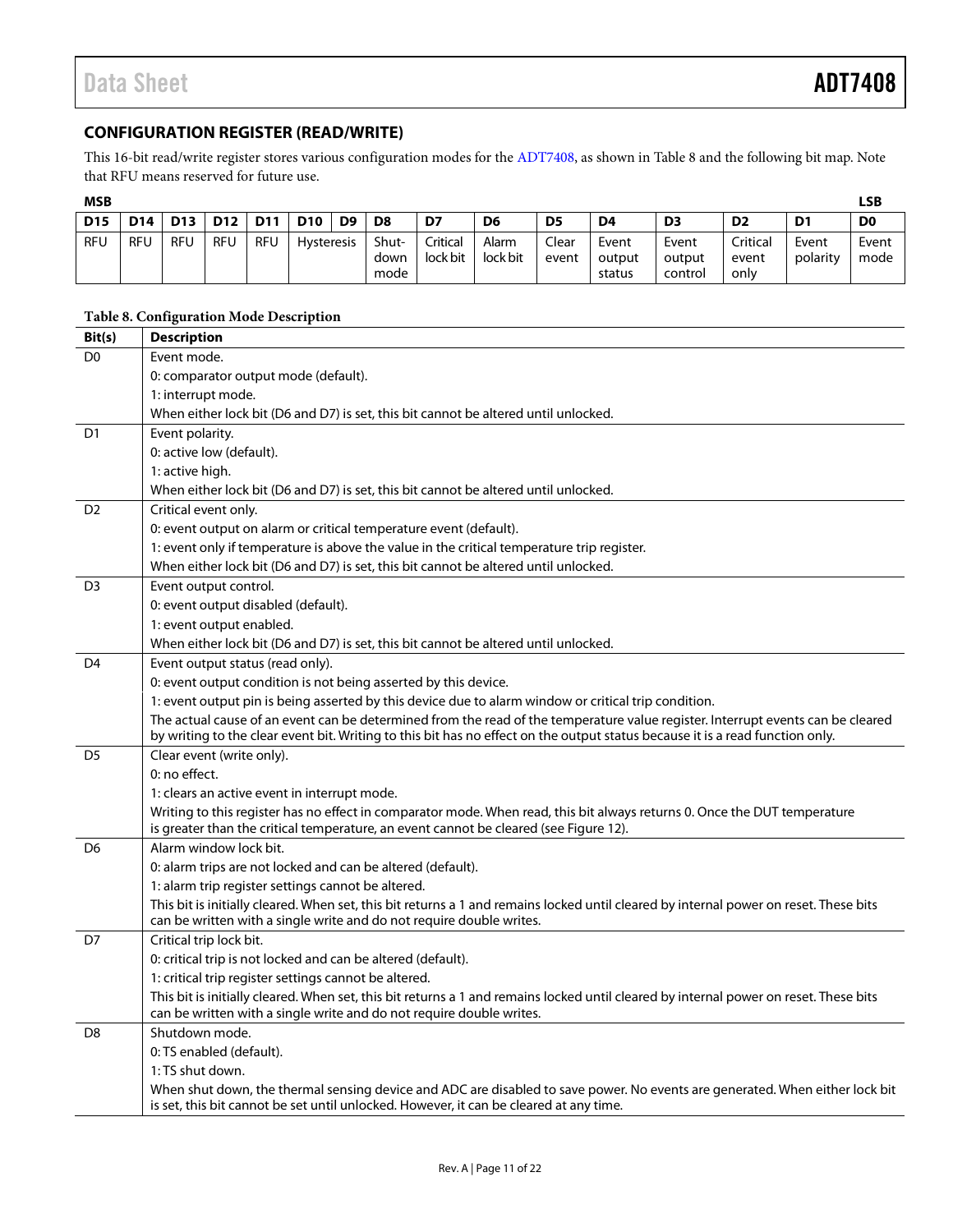| Bit(s) | <b>Description</b>              |
|--------|---------------------------------|
| D10:D9 | Hysteresis enable.              |
|        | 00: disable hysteresis.         |
|        | 01: enable hysteresis at 1.5°C. |
|        | 10: enable hysteresis at 3°C.   |
|        | 11: enable hysteresis at 6°C.   |

<span id="page-11-0"></span>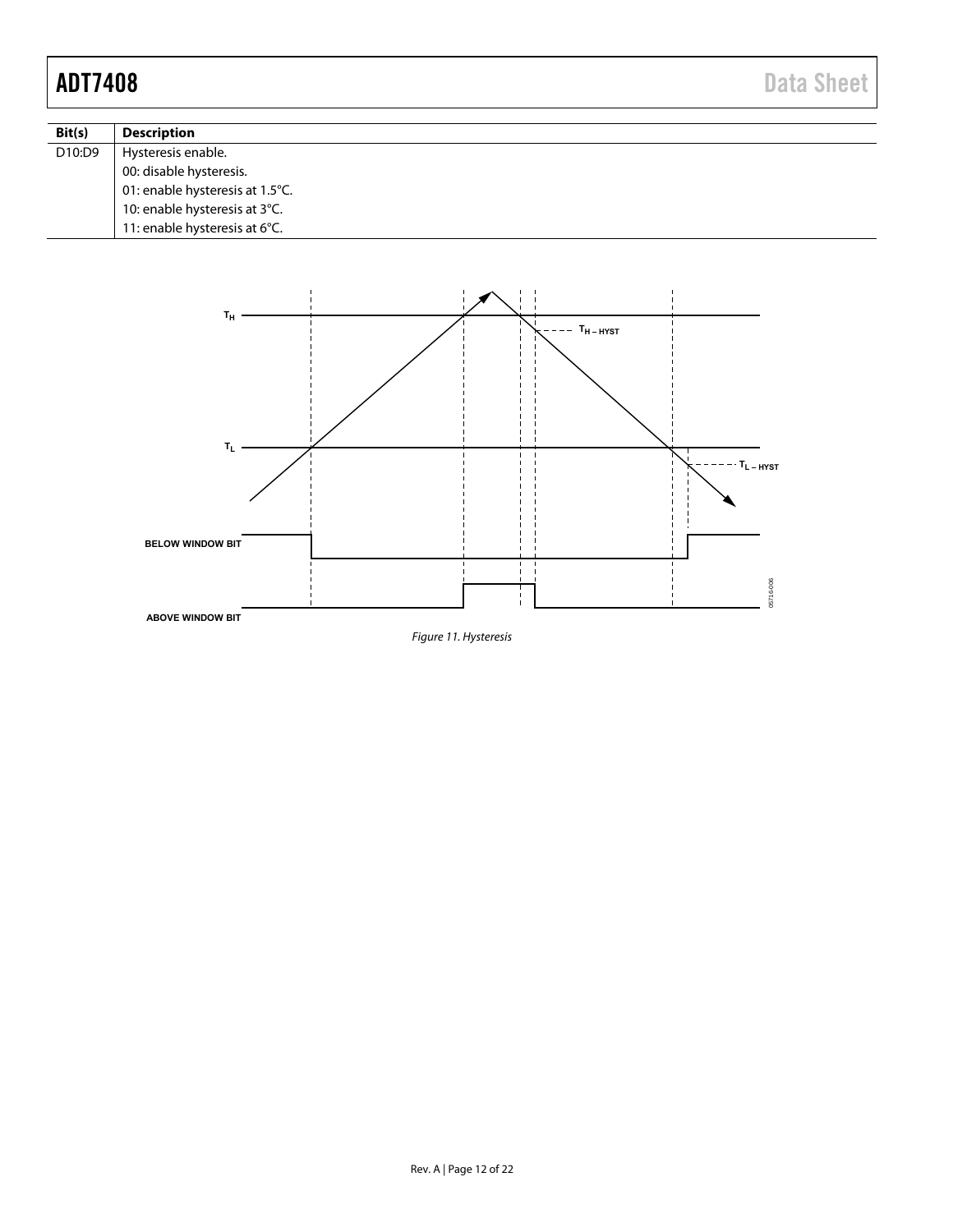#### <span id="page-12-0"></span>**TEMPERATURE TRIP POINT REGISTERS**

There are three temperature trip point registers. They are the alarm temperature upper boundary trip register, the alarm temperature lower boundary trip register, and the critical temperature trip register.

#### *Alarm Temperature Upper Boundary Trip Register (Read/Write)*

The value is the upper threshold temperature value for alarm mode. The data format is twos complement with one LSB = 0.25°C. RFU (reserved for future use) bits are not supported and always report 0. Interrupts respond to the programmed boundary values. If boundary values are being altered in-system, the user should turn off interrupts until a known state can be obtained to avoid superfluous interrupt activity. The format of this register is shown in the following bit map:

|            |                 |                 | Sign<br><b>MSB</b> |                                         |            |                |                |    |                |                |                |                | LSB            |                |                |
|------------|-----------------|-----------------|--------------------|-----------------------------------------|------------|----------------|----------------|----|----------------|----------------|----------------|----------------|----------------|----------------|----------------|
| <b>D15</b> | D <sub>14</sub> | D <sub>13</sub> | D <sub>12</sub>    | <b>D11</b>                              | <b>D10</b> | D <sub>9</sub> | D <sub>8</sub> | D7 | D <sub>6</sub> | D <sub>5</sub> | D <sub>4</sub> | D <sub>3</sub> | D <sub>2</sub> | D <sub>1</sub> | D <sub>0</sub> |
|            |                 |                 |                    | Alarm window upper boundary temperature |            |                |                |    |                |                |                |                | <b>RFU</b>     | <b>RFU</b>     |                |

#### <span id="page-12-2"></span>*Alarm Temperature Lower Boundary Trip Register (Read/Write)*

The value is the lower threshold temperature value for alarm mode. The data format is twos complement with one LSB = 0.25°C. RFU bits are not supported and always report 0. Interrupts respond to the programmed boundary values. If boundary values are being altered in-system, the user should turn off interrupts until a known state can be obtained to avoid superfluous interrupt activity. The format of this register is shown in the following bit map:

|            |            |            | Sign<br><b>MSB</b>                      |            |            |                |                |    |                |                |                |                | LSB            |                |                |
|------------|------------|------------|-----------------------------------------|------------|------------|----------------|----------------|----|----------------|----------------|----------------|----------------|----------------|----------------|----------------|
| <b>D15</b> | <b>D14</b> | <b>D13</b> | D <sub>12</sub>                         | <b>D11</b> | <b>D10</b> | D <sub>9</sub> | D <sub>8</sub> | D7 | D <sub>6</sub> | D <sub>5</sub> | D <sub>4</sub> | D <sub>3</sub> | D <sub>2</sub> | D <sub>1</sub> | D <sub>0</sub> |
|            |            |            | Alarm window upper boundary temperature |            |            |                |                |    |                |                |                | <b>RFU</b>     | RFU            |                |                |

#### <span id="page-12-3"></span>*Critical Temperature Trip Register (Read/Write)*

The value is the critical temperature. The data format is twos complement with one  $LSB = 0.25^{\circ}C$ . RFU bits are not supported and always report 0. The format of this register is shown in the following bit map:

|            |            |                 | Sign<br><b>MSB</b>              |            |            |                |                |    |                |                |    |                | LSB            |                |                |
|------------|------------|-----------------|---------------------------------|------------|------------|----------------|----------------|----|----------------|----------------|----|----------------|----------------|----------------|----------------|
| <b>D15</b> | <b>D14</b> | D <sub>13</sub> | <b>D12</b>                      | <b>D11</b> | <b>D10</b> | D <sub>9</sub> | D <sub>8</sub> | D7 | D <sub>6</sub> | D <sub>5</sub> | D4 | D <sub>3</sub> | D <sub>2</sub> | D <sub>1</sub> | D <sub>0</sub> |
|            |            |                 | Critical temperature trip point |            |            |                |                |    |                |                |    | RFL            | <b>RFU</b>     |                |                |

#### <span id="page-12-1"></span>*Temperature Value Register (Read Only)*

This 16-bit, read-only register stores the trip status and the temperature measured by the internal temperature sensor, as shown i[n Table 9.](#page-13-1) The temperature is stored in 13-bit, twos complement format with the MSB being the temperature sign bit and the 12 LSBs representing temperature. One LSB = 0.0625°C. The most significant bit has a resolution of 128°C.

When reading from this register, the eight MSBs (Bit D15 to Bit D8) are read first, and then the eight LSBs (Bit D7 to Bit D0) are read.

The trip status bits represent the internal temperature trip detection and are not affected by the status of the event or configuration bits, for example, event output control, clear event. If both above and below are 0, then the current temperature is exactly within the alarm window boundaries, as defined in the configuration register. The format and descriptions are shown i[n Table 9](#page-13-1) and the following bit map:

|                 |            |                 | Sign       |             |            |                |                |    |                |                |    |                |                |                |                |
|-----------------|------------|-----------------|------------|-------------|------------|----------------|----------------|----|----------------|----------------|----|----------------|----------------|----------------|----------------|
|                 |            |                 | <b>MSB</b> |             |            |                |                |    |                |                |    |                |                |                | <b>LSB</b>     |
| D <sub>15</sub> | <b>D14</b> | D <sub>13</sub> | <b>D12</b> | <b>D11</b>  | <b>D10</b> | D <sub>9</sub> | D <sub>8</sub> | D7 | D <sub>6</sub> | D <sub>5</sub> | D4 | D <sub>3</sub> | D <sub>2</sub> | D <sub>1</sub> | D <sub>0</sub> |
| Above           | Above      | Below           |            |             |            |                |                |    |                |                |    |                |                |                |                |
| critical        | alarm      | alarm           |            |             |            |                |                |    |                |                |    |                |                |                |                |
| trip            | window     | window          |            | Temperature |            |                |                |    |                |                |    |                |                |                |                |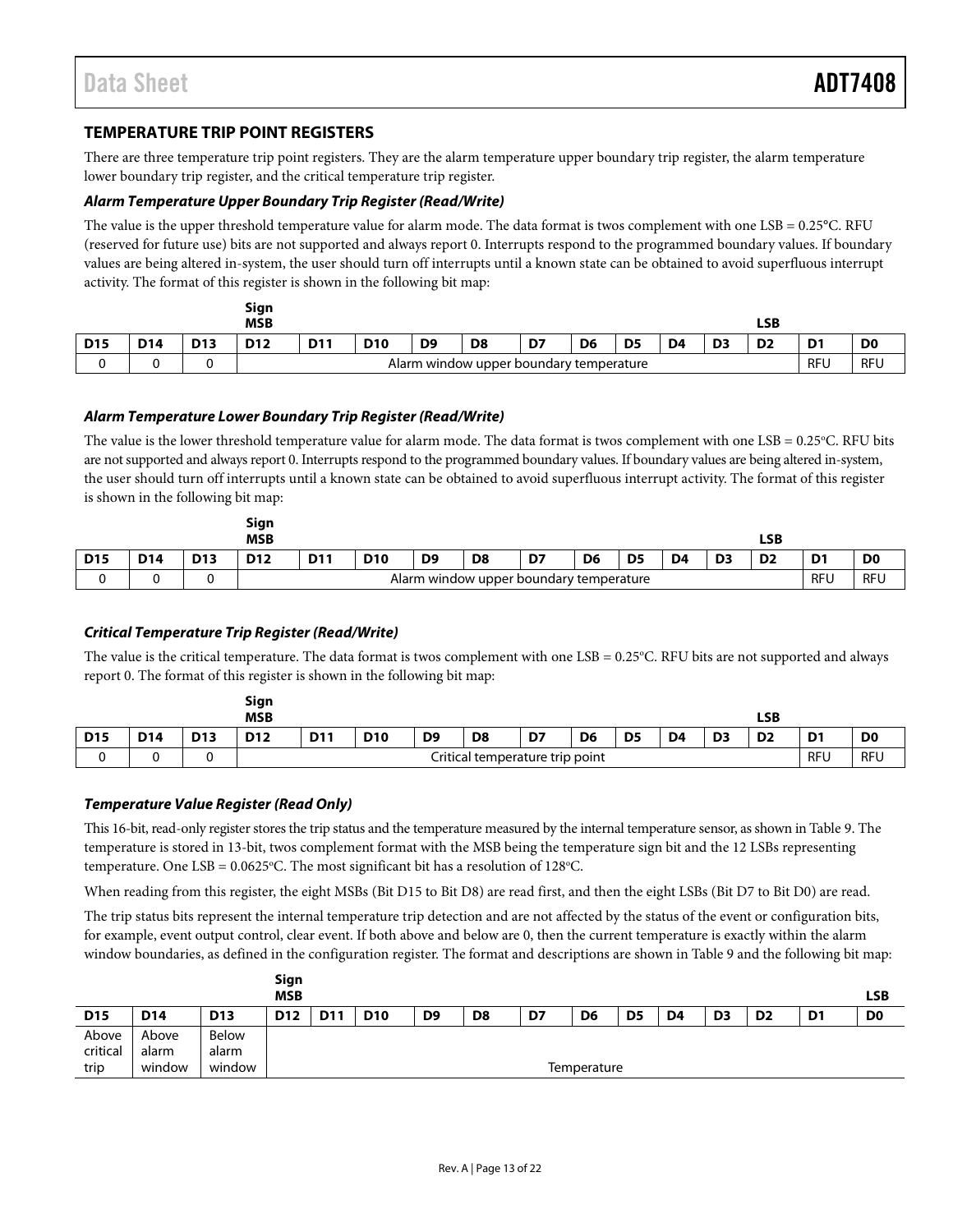| <b>Bit</b>            | <b>Definition</b> |                                                                               |
|-----------------------|-------------------|-------------------------------------------------------------------------------|
| D <sub>13</sub>       |                   | Below alarm window.                                                           |
| (Below Alarm Window)  | D <sub>13</sub>   | <b>Temperature Alarm Status</b>                                               |
|                       | 0                 | Temperature is equal to or above the alarm window lower boundary temperature. |
|                       |                   | Temperature is below the alarm window lower boundary temperature.             |
| D <sub>14</sub>       |                   | Above alarm window                                                            |
| (Above Alarm Window)  | D <sub>14</sub>   | <b>Temperature Alarm Status</b>                                               |
|                       | 0                 | Temperature is equal to or below the alarm window upper boundary temperature. |
|                       |                   | Temperature is above the alarm window upper boundary temperature.             |
| D <sub>15</sub>       |                   | Above critical trip                                                           |
| (Above Critical Trip) | D <sub>15</sub>   | <b>Critical Trip Status</b>                                                   |
|                       | 0                 | Temperature is below the critical temperature setting.                        |
|                       |                   | Temperature is equal to or above the critical temperature setting.            |

#### <span id="page-13-1"></span>**Table 9. Temperature Register Trip Status Description**

#### <span id="page-13-0"></span>**ID REGISTERS**

#### *Manufacturer ID Register (Read Only)*

This manufacturer ID matches that assigned to a vendor within the PCI SIG. This register can be used to identify the manufacturer of the device in order to perform manufacturer-specific operations. Manufacturer IDs can be found a[t www.pcisig.com.](http://www.pcisig.com/) The format of this register is shown in the following bit map:

| <b>D15</b> | <b>D14</b> | <b>D13</b> | <b>D12</b> | $ $ D <sub>11</sub> | <b>D10</b> | $\overline{D9}$ | D8 | D7 | <b>D16</b> | $\overline{5}$ | D4 | D <sub>3</sub> | D <sub>2</sub> | D <sub>0</sub> |
|------------|------------|------------|------------|---------------------|------------|-----------------|----|----|------------|----------------|----|----------------|----------------|----------------|
|            |            |            |            |                     |            |                 |    |    |            |                |    |                |                |                |

#### *Device ID and Revision Register (Read Only)*

This device ID and device revision are assigned by the device manufacturer. The device revision starts at 0 and is incremented by 1 whenever an update to the device is issued by the manufacturer. The format of this register in shown in the following bit map:

| <b>D15</b> | <b>D14</b> | <b>D13</b> | <b>D12</b> | <b>D11</b> | <b>D10</b> | D9 | D8 | D7 | D <sub>6</sub> | D5 | D4 | D3 | D <sub>2</sub> | D <sub>1</sub> | D0 |
|------------|------------|------------|------------|------------|------------|----|----|----|----------------|----|----|----|----------------|----------------|----|
|            |            |            |            |            |            |    |    |    |                |    |    |    |                |                |    |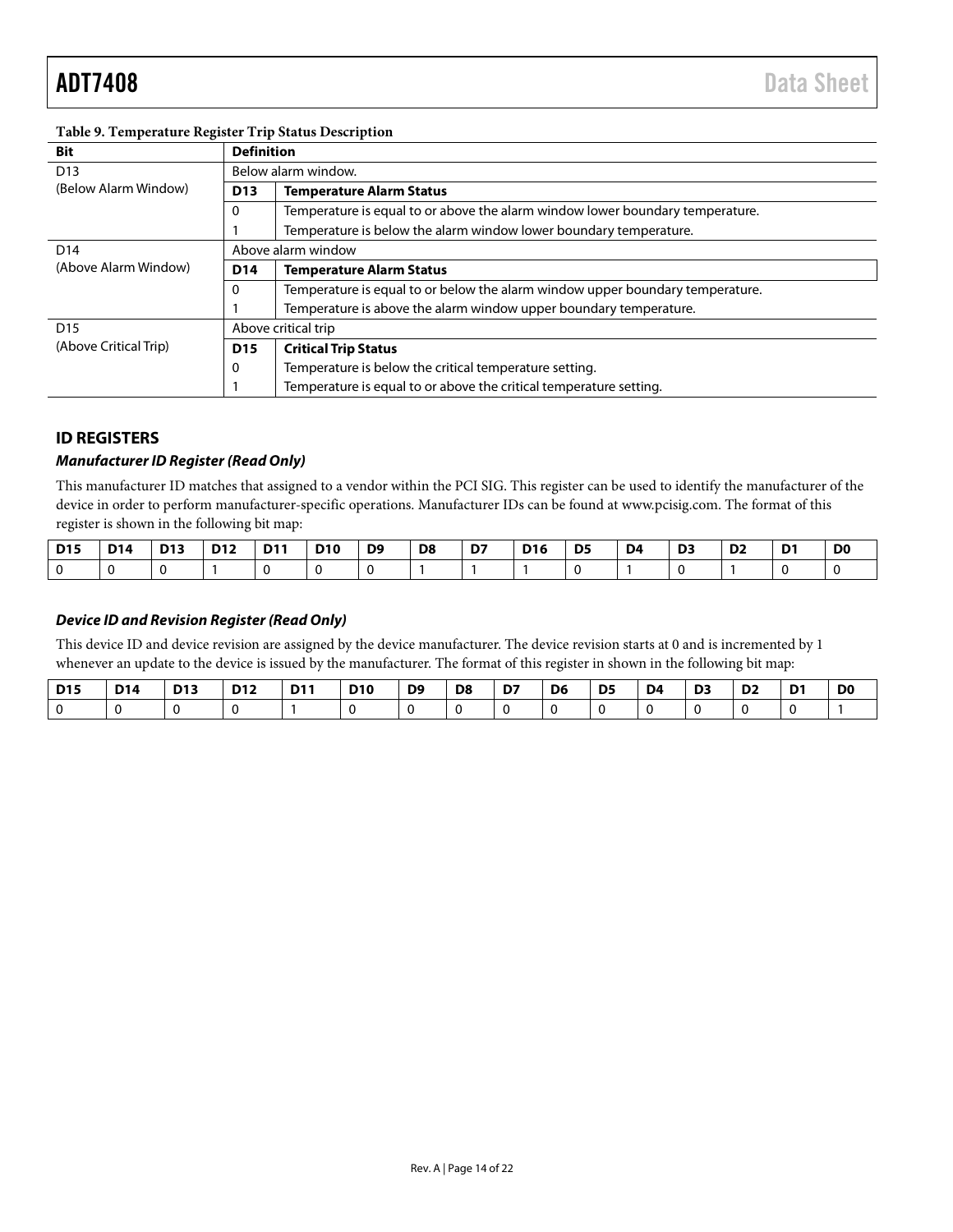#### <span id="page-14-0"></span>**TEMPERATURE DATA FORMAT**

The values used in the temperature register and three temperature trip point registers are in twos complement format. The temperature register has a 12-bit resolution with 256°C range with 1 LSB =  $0.0625^{\circ}C(256^{\circ}C/2^{12})$ ; se[e Table 10.](#page-14-1) The temperature data in the three temperature trip point registers (alarm upper, alarm lower, and critical) is a 10-bit format with 256°C range with 1 LSB = 0.25°C (see the bit maps in th[e Alarm Temperature](#page-12-2)  [Lower Boundary Trip Register \(Read/Write\)](#page-12-2) section, th[e Critical](#page-12-3)  [Temperature Trip Register \(Read/Write\)](#page-12-3) section, and the Temperature Value Register (Read Only) section.) Bit D12 in all these registers represents the sign bit such that  $0 =$  positive temperature and  $1$  = negative temperature. In twos complement format, the data bits are inverted and add 1 if Bit D12 (the sign bit) is negative.

#### *Temperature Conversion Formulas*

#### **12-Bit Temperature Data Format**

| Positive Temperature = $ADC Code(d)/16$ | $\left(1\right)$ |  |  |
|-----------------------------------------|------------------|--|--|
|-----------------------------------------|------------------|--|--|

*Negative Temperature* = (*ADC Code*(d) − 4096)/16 (2)

where *d* is the 12-bit digital output in decimal.

Note that Bit D12 (the sign bit) is not included in the ADC code, but the sign is inserted in the final result.

[Table 10](#page-14-1) tabulates some temperature results vs. digital outputs.

#### **10-Bit Temperature Data Format**

| Positive Temperature = $ADC Code(d)/4$ |  |
|----------------------------------------|--|
|                                        |  |

Negative Temperature = 
$$
(ADC Code(d) - 1024)/4
$$
 (4)

Similarly, Bit D12 (the sign bit) is not included in the ADC code, but the sign is inserted in the final result. This ADC code contains DB2 to DB11. DB0 to DB1 are not in this calculation.

Although one LSB of the ADC corresponds to 0.0625°C, the ADC can theoretically measure a temperature range of 255°C (−128°C to +127°C). Th[e ADT7408](http://www.analog.com/ADT7408?doc=ADT7408.pdf) is guaranteed to measure a low value temperature limit of −55°C to a high value temperature limit of +125°C.

Reading back the temperature from the temperature value register requires a 2-byte read.

Designers accustomed to using a 9-bit temperature data format can still use th[e ADT7408](http://www.analog.com/ADT7408?doc=ADT7408.pdf) by ignoring the last three LSBs of the 12-bit temperature value.

| Digital Output (Binary),<br><b>D12 to D0</b> | Digital Output (Hex) | <b>Temperature</b>  |
|----------------------------------------------|----------------------|---------------------|
| 1 1100 1001 0000                             | C <sub>90</sub>      | $-55^{\circ}$ C     |
| 1 1100 1110 0000                             | CF <sub>0</sub>      | $-50^{\circ}$ C     |
| 1 1110 0110 1111                             | E6F                  | $-25^{\circ}$ C     |
| 1 1111 1111 1111                             | FFF                  | $-0.0625^{\circ}$ C |
| 0 0000 0000 0000                             | 000                  | 0°C                 |
| 0 0000 0000 0001                             | 0x001                | $+0.0625$ °C        |
| 0 0000 1010 0000                             | 0x0A0                | $+10^{\circ}$ C     |
| 0.0001.1001.0000                             | 0x190                | $+25^{\circ}$ C     |
| 0 0011 0010 0000                             | 0x320                | $+50^{\circ}$ C     |
| 0 0100 1011 0000                             | 0x4B0                | $+75^{\circ}$ C     |
| 0.0110.0100.0000                             | 0x640                | $+100^{\circ}$ C    |
| 0 0111 1101 0000                             | 0x7D0                | $+125^{\circ}$ C    |

#### <span id="page-14-1"></span>**Table 10. 12-Bit Temperature Data Format**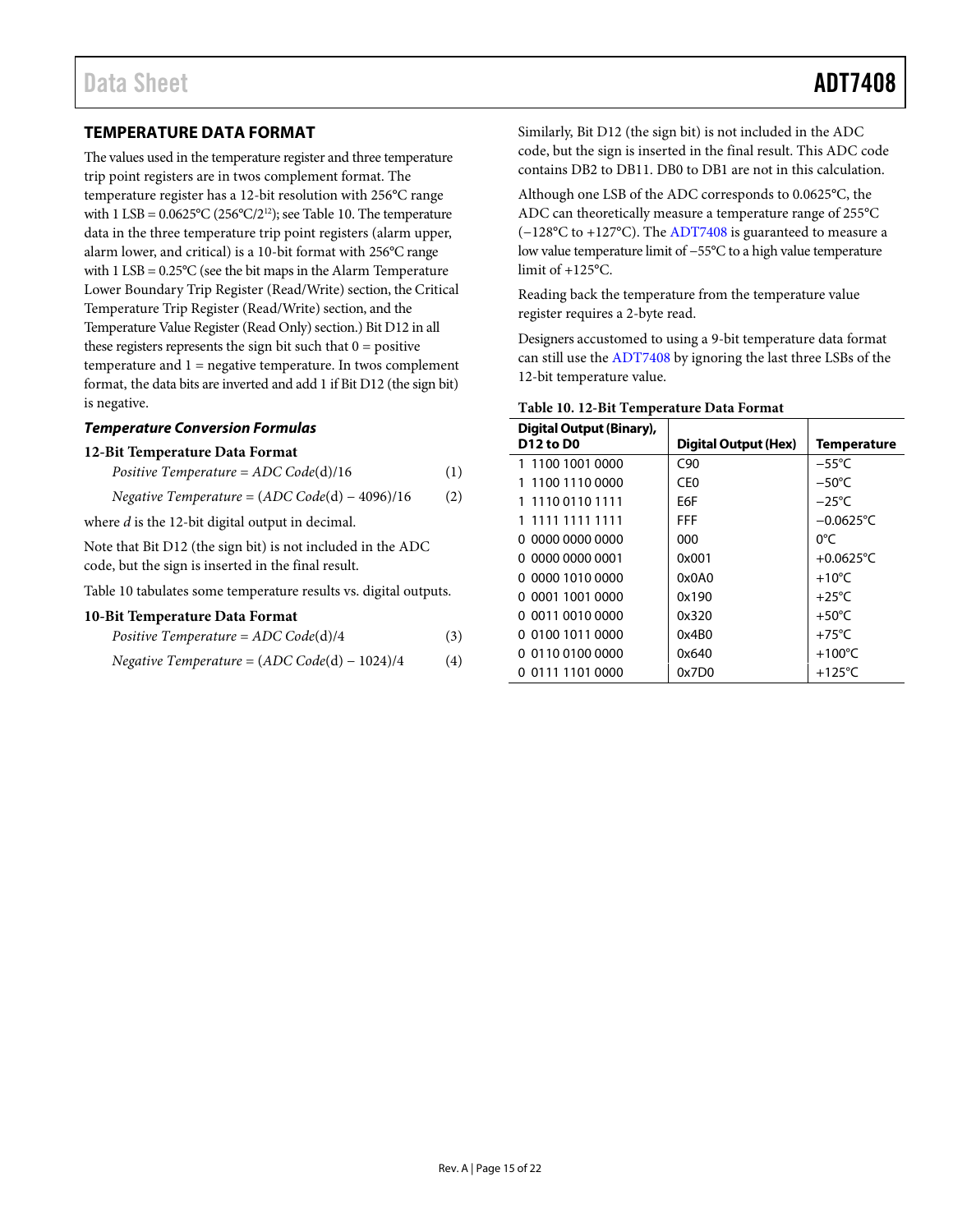#### <span id="page-15-0"></span>**EVENT PIN FUNCTIONALITY**

[Figure 12 s](#page-15-1)hows the three differently defined outputs of EVENT# corresponding to the temperature change. EVENT# can be programmed to be one of the three output modes in the configuration register.

If while in interrupt mode the temperature reaches the critical temperature, the device switches to the comparator mode automatically and asserts the EVENT# output. When the temperature drops below the critical temperature, the part switches back to either interrupt mode or comparator mode, as programmed in the configuration register.

Note tha[t Figure 12 i](#page-15-1)s drawn with no hysteresis, but the values programmed into Configuration Register 0x01, Bits[10:9] affect the operation of the event trigger points. See [Figure 11 f](#page-11-0)or the explanation of hysteresis functionality.

#### **Event Thresholds**

All event thresholds use hysteresis as programmed in the Configuration Register 0x01, Bits[10:9] to set when they deassert.

#### **Alarm Window Trip**

The device provides a comparison window with an upper temperature trip point in the alarm upper boundary register and a lower trip point in the alarm lower boundary register. When enabled, the EVENT# output is triggered whenever entering or exiting (crossing above or below) the alarm window.

#### **Critical Trip**

The device can be programmed in such a way that the EVENT# output is triggered only when the temperature exceeds critical trip point. The critical temperature setting is programmed in the critical temperature register. When the temperature sensor reaches the critical temperature value in this register, the device is automatically placed in comparator mode, meaning that the critical event output cannot be cleared through software by setting the clear event bit.

#### **Interrupt Mode**

After an event occurs, software can write a 1 to the clear event bit in the configuration register to de-assert the EVENT# interrupt output, until the next trigger condition occurs.

#### **Comparator Mode**

Reads/writes on the device registers do not affect the EVENT# output in comparator mode. The EVENT# signal remains asserted until the temperature drops outside the range or until the range is reprogrammed such that the current temperature is outside the range.



<span id="page-15-1"></span>Figure 12. Temperature, Trip, and Events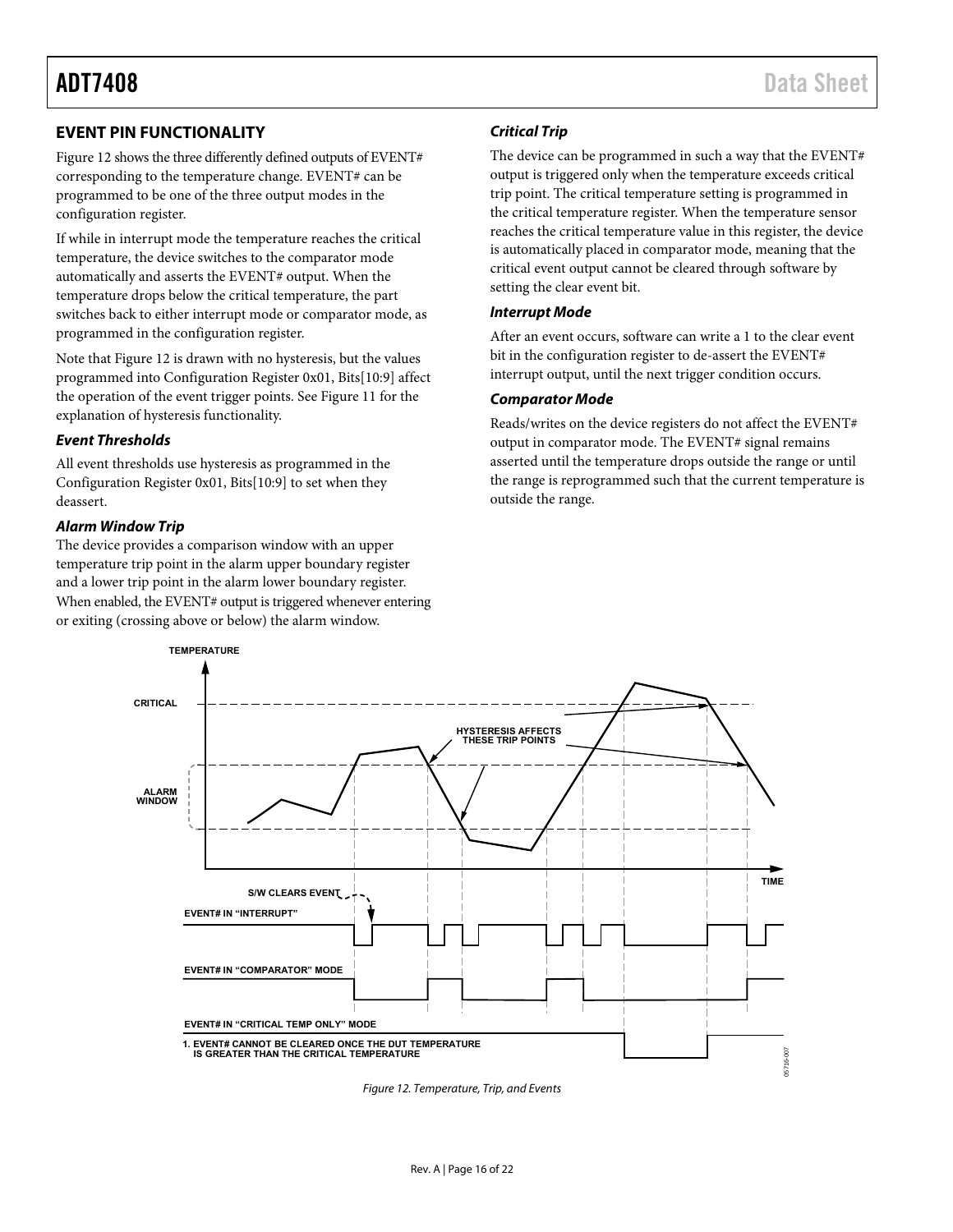#### <span id="page-16-0"></span>**SERIAL INTERFACE**

Control of the [ADT7408 i](http://www.analog.com/ADT7408?doc=ADT7408.pdf)s carried out via the SMBus-/I<sup>2</sup>Ccompatible serial interface. The [ADT7408](http://www.analog.com/ADT7408?doc=ADT7408.pdf) is connected to this bus as a slave and is under the control of a master device.

[Figure 13 s](#page-16-1)hows a typical SMBus/I<sup>2</sup>C interface connection.



#### <span id="page-16-1"></span>**Serial Bus Address**

Like all SMBus-/I<sup>2</sup>C-compatible devices, th[e ADT7408](http://www.analog.com/ADT7408?doc=ADT7408.pdf) has a 7-bit serial address. The four MSBs of this address for th[e ADT7408 a](http://www.analog.com/ADT7408?doc=ADT7408.pdf)re set to 0011. Pin 1, Pin 2, and Pin 3 (A0, A1, and A2) set the three LSBs. These pins can be configured either low or high, permanently or dynamically, to give eight different address options. [Table 11 s](#page-16-2)hows the different bus address options available. Recommended pull-up resistor value on the SDA and SCL lines is 2.2 kΩ to 10 kΩ.

#### <span id="page-16-2"></span>**Table 11. SMBus/I2 C Bus Address Options**

| -                |                    |  |  |  |
|------------------|--------------------|--|--|--|
| Binary, A6 to A0 | <b>Hex Address</b> |  |  |  |
| 0011000          | 0x18               |  |  |  |
| 0011001          | 0x19               |  |  |  |
| 0011010          | 0x1A               |  |  |  |
| 0011011          | 0x1B               |  |  |  |
| 0011100          | 0x1C               |  |  |  |
| 0011 1 0 1       | 0x1D               |  |  |  |
| 0011110          | 0x1E               |  |  |  |
| 0011 1 1 1       | 0x1F               |  |  |  |

The [ADT7408](http://www.analog.com/ADT7408?doc=ADT7408.pdf) has been designed with a SMBus/I<sup>2</sup>C timeout. The SMBus/I<sup>2</sup>C interface times out after 75 ms to 100 ms of no activity on the SDA line. After this timeout th[e ADT7408 r](http://www.analog.com/ADT7408?doc=ADT7408.pdf)esets the SDA line back to its idle state (SDA set to high impedance) and waits for the next start condition.

The serial bus protocol operates as follows:

- The master initiates data transfer by establishing a start condition, defined as a high-to-low transition on the serial data line SDA, while the serial clock line, SCL, remains high. This indicates that an address/data stream follows. All slave peripherals connected to the serial bus respond to the start condition and shift in the next eight bits, consisting of a 7-bit address (MSB first) plus a R/W bit. The R/W bit determines whether data is written to, or read from, the slave device.
- 2. The peripheral with the address corresponding to the transmitted address responds by pulling the data line low during the low period before the ninth clock pulse, known as the acknowledge bit. All other devices on the bus now remain idle while the selected device waits for data to be read from or written to it. If the  $R/\overline{W}$  bit is a 0, then the master writes to the slave device. If the  $R/\overline{W}$  bit is a 1, the master reads from the slave device.
- 3. Data is sent over the serial bus in sequences of nine clock pulses: eight bits of data followed by an acknowledge bit from the receiver of data. Transitions on the data line must occur during the low period of the clock signal and remain stable during the high period, because a low to high transition when the clock is high can be interpreted as a stop signal.
- When all data bytes have been read or written, stop conditions are established. In write mode, the master pulls the data line high during the 10th clock pulse to assert a stop condition. In read mode, the master device pulls the data line high during the low period before the ninth clock pulse. This is known as no acknowledge. The master then takes the data line low during the low period before the 10th clock pulse, then high during the 10th clock pulse to assert a stop condition.

Any number of bytes of data can be transferred over the serial bus in one operation. However, it is not possible to mix read and write in one operation because the type of operation is determined at the beginning and cannot subsequently be changed without starting a new operation.

The I<sup>2</sup>C address set up by the three address pins is not latched by the device until after this address has been sent twice. On the eighth SCL cycle of the second valid communication, the serial bus address is latched in. This is the SCL cycle directly after the device has seen its own I<sup>2</sup>C serial bus address. Any subsequent changes on this pin have no effect on the I<sup>2</sup>C serial bus address.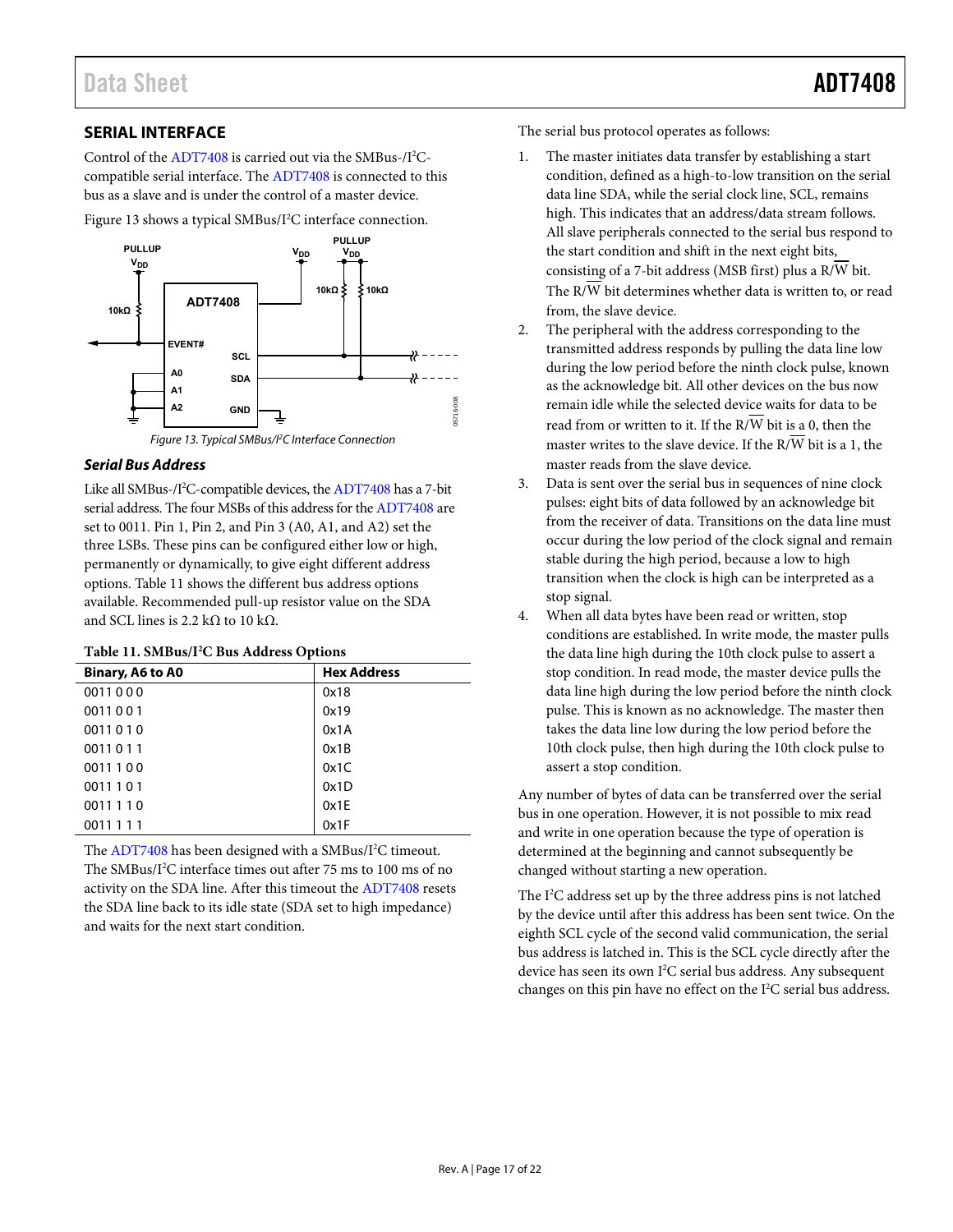#### <span id="page-17-0"></span>**SMBUS/I2 C COMMUNICATIONS**

The pointer register selects the data registers in th[e ADT7408.](http://www.analog.com/ADT7408?doc=ADT7408.pdf)  At power-up, the pointer register is set to 0x00, the location for the capability register. The pointer register latches the last location to which it was set. Each data register falls into one of the following three types of user accessibility:

- Read only
- Write only
- Write/read same address

A write to th[e ADT7408](http://www.analog.com/ADT7408?doc=ADT7408.pdf) always includes the address byte and the pointer byte. A write to any register other than the pointer register requires two data bytes.

Reading data from the [ADT7408 o](http://www.analog.com/ADT7408?doc=ADT7408.pdf)ccurs in one of the following two ways:

- If the location latched in the pointer register is correct, then the read simply consists of an address byte, followed by retrieving the two data bytes.
- If the pointer register needs to be set, then an address byte, pointer byte, repeat start, and another address byte accomplish a read.

The data byte has the most significant bit first. At the end of a read, the [ADT7408](http://www.analog.com/ADT7408?doc=ADT7408.pdf) accepts either acknowledge (ACK) or no acknowledge (NO ACK) from the master. No acknowledge is typically used as a signal for the slave that the master has read its last byte. It typically takes the [ADT7408](http://www.analog.com/ADT7408?doc=ADT7408.pdf) 100 ms to measure the temperature.

#### **Writing Data to a Register**

With the exception of the pointer register, all other registers are 16 bits wide, so two bytes of data are written to these registers. Writing two bytes of data to these registers consists of the serial bus address, the data register address written to the pointer register, followed by the two data bytes written to the selected data register (see [Figure 14\)](#page-17-1). If more than the required number of data bytes is written to a register, then the register ignores these extra data bytes. To write to a different register, another start or repeated start is required.



<span id="page-17-1"></span>Figure 14. Writing to the Address Pointer Register, Followed by Two Bytes of Data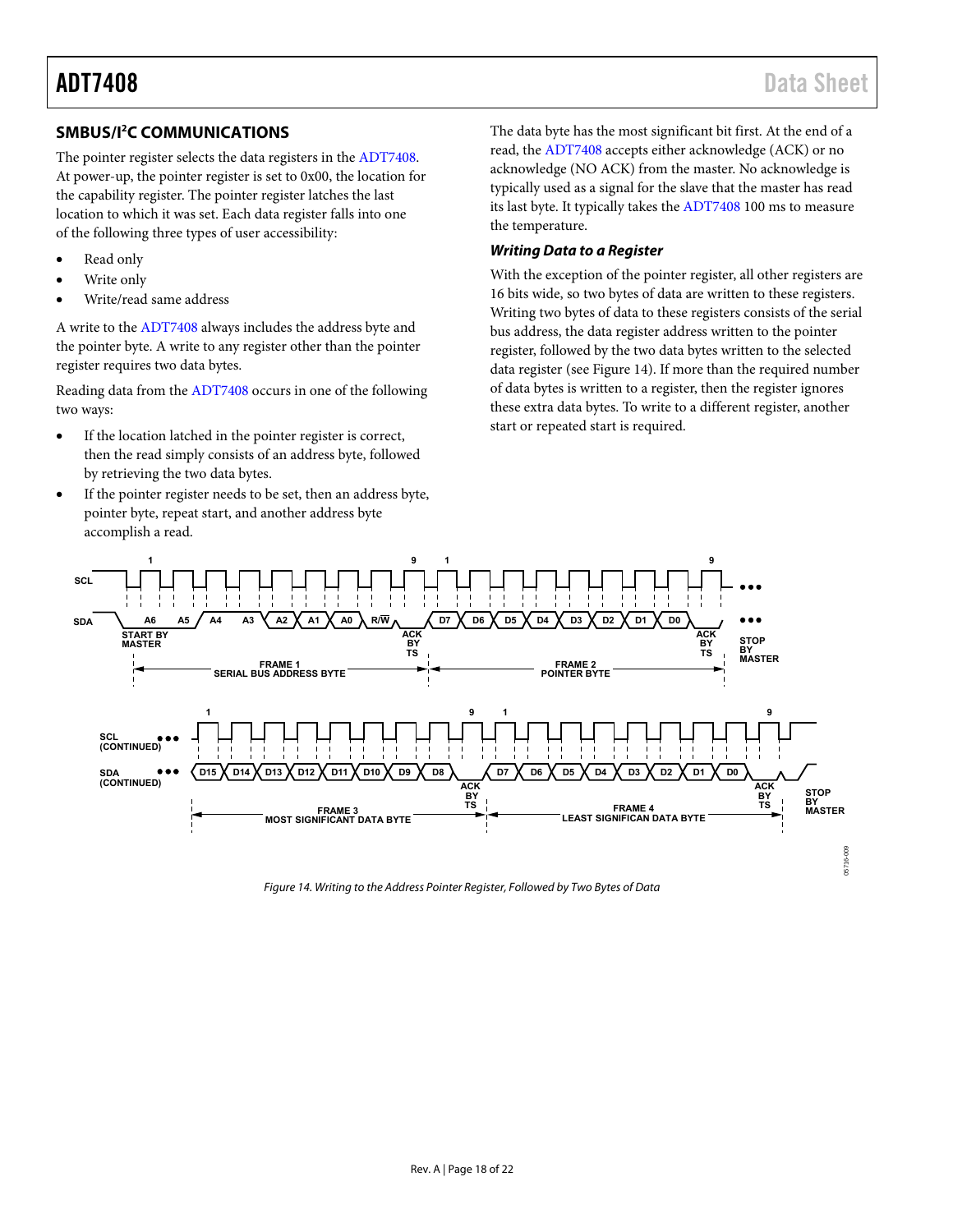#### **Reading Data From th[e ADT7408](http://www.analog.com/ADT7408?doc=ADT7408.pdf)**

Reading data from the [ADT7408 c](http://www.analog.com/ADT7408?doc=ADT7408.pdf)an take place in one of the following two ways:

#### **Writing to the Pointer Register for a Subsequent Read**

To read data from a particular register, the pointer register must contain the address of the data register. If it does not, the correct address must be written to the address pointer register by performing a single-byte write operation (se[e Figure 15\)](#page-18-0).

The write operation consists of the serial bus address followed by the pointer byte. No data is written to any of the data registers. Because the location latched in the pointer register is correct, then the read consists of an address byte, followed by retrieving the two data bytes (see [Figure 16\)](#page-18-1).

#### **Reading from Any Pointer Register**

On the other hand, if the pointer register needs to be set, then an address byte, pointer byte, repeat start, and another address byte accomplish a read (se[e Figure 17\)](#page-19-0).

<span id="page-18-1"></span><span id="page-18-0"></span>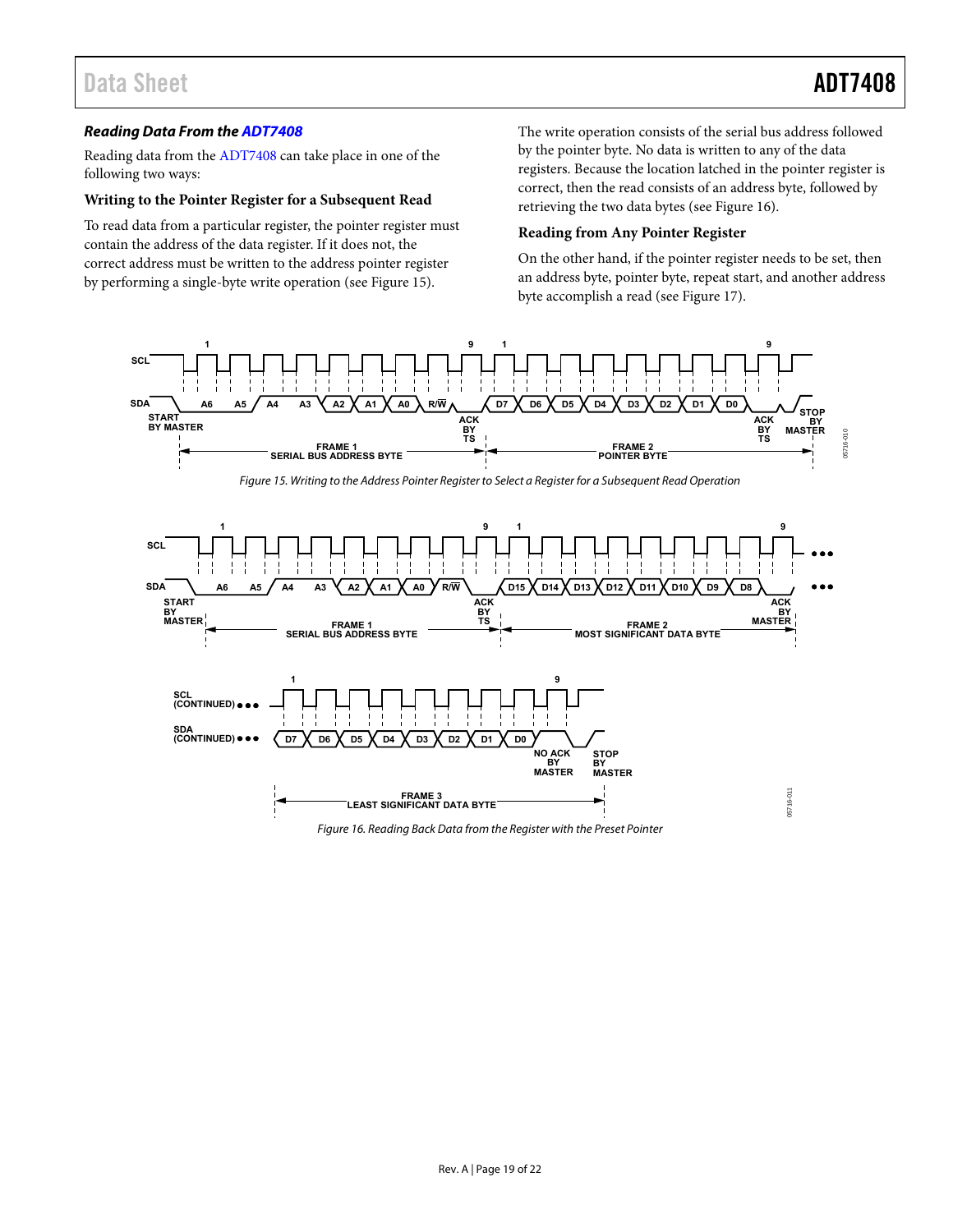

<span id="page-19-0"></span>Figure 17. A Write to the Pointer Register Followed by a Repeat Start and an Immediate Data-Word Read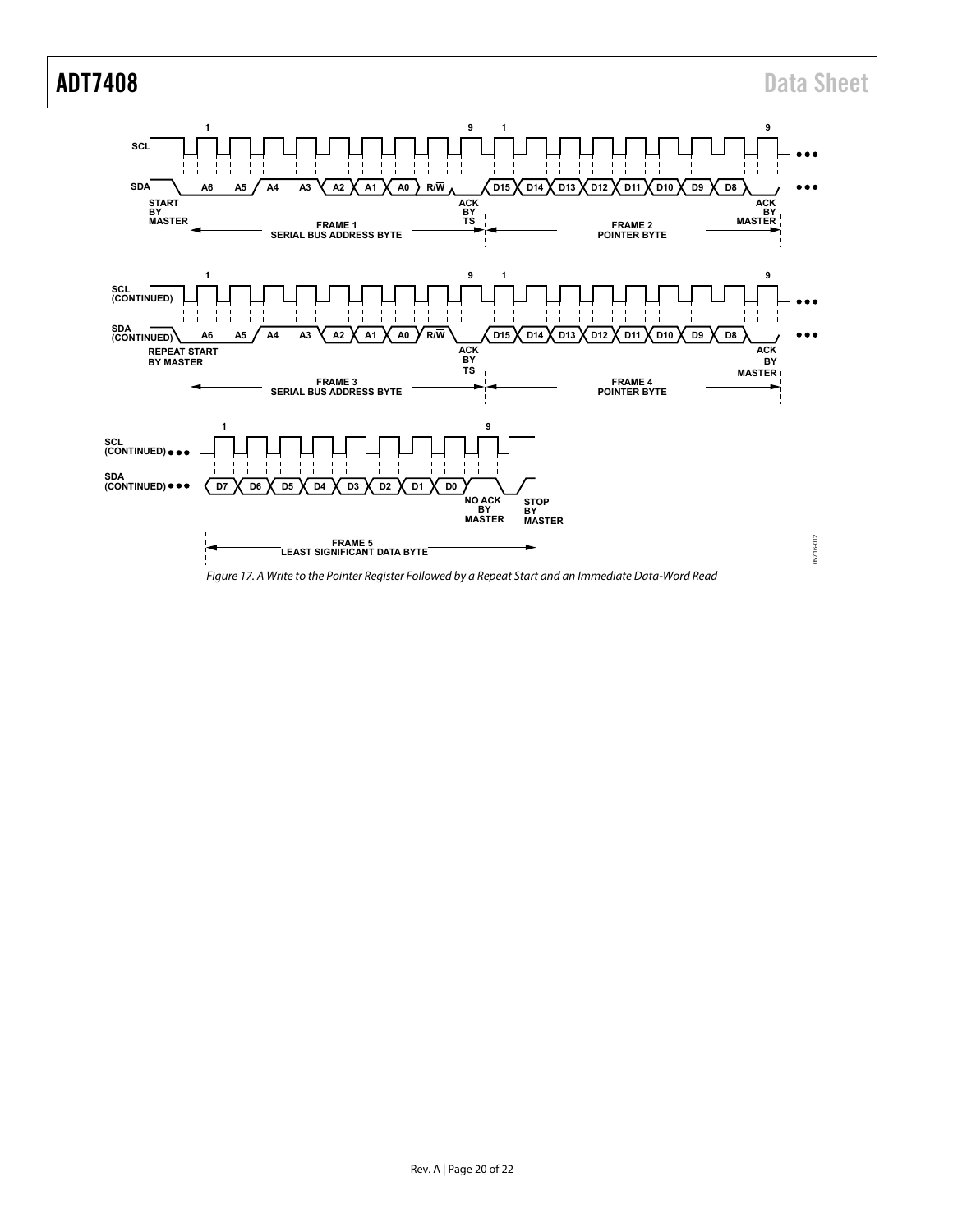# <span id="page-20-0"></span>APPLICATIONS INFORMATION

#### <span id="page-20-1"></span>**THERMAL RESPONSE TIME**

The time required for a temperature sensor to settle to a specified accuracy is a function of the thermal mass of the sensor and the thermal conductivity between the sensor and the object being sensed. Thermal mass is often considered equivalent to capacitance. Thermal conductivity is commonly specified using the symbol Q and can be thought of as thermal resistance. It is commonly specified in units of degrees per watt of power transferred across the thermal joint. Thus, the time required for the [ADT7408](http://www.analog.com/ADT7408?doc=ADT7408.pdf) to settle to the desired accuracy is dependent on the package selected, the thermal contact established in that particular application, and the equivalent power of the heat source. In most applications, the settling time is best determined empirically.

#### <span id="page-20-2"></span>**SELF-HEATING EFFECTS**

The temperature measurement accuracy of the [ADT7408 m](http://www.analog.com/ADT7408?doc=ADT7408.pdf)ay be degraded in some applications due to self-heating. Errors can be introduced from the quiescent dissipation and power dissipated when converting. The magnitude of these temperature errors is dependent on the thermal conductivity of th[e ADT7408](http://www.analog.com/ADT7408?doc=ADT7408.pdf) package, the mounting technique, and the effects of airflow. At 25°C, static dissipation in th[e ADT7408 i](http://www.analog.com/ADT7408?doc=ADT7408.pdf)s typically 778 μW operating at 3.3 V. In the 8-lead LFCSP package mounted in free air, this accounts for a temperature increase due to self-heating of

 $\Delta T = P_{DISS} \times θ_{JA} = 778 \mu W \times 85^{\circ} C/W = 0.066^{\circ}C$ 

Current dissipated through the device must be kept to a minimum by applying shutdown when the device can be put in the idle state, because it has a proportional effect on the temperature error.

### <span id="page-20-3"></span>**SUPPLY DECOUPLING**

Decouple th[e ADT7408](http://www.analog.com/ADT7408?doc=ADT7408.pdf) with a 0.1 μF ceramic capacitor between  $V_{DD}$  and GND. This is particularly important when the [ADT7408 i](http://www.analog.com/ADT7408?doc=ADT7408.pdf)s mounted remotely from the power supply. Precision analog products, such as the [ADT7408,](http://www.analog.com/ADT7408?doc=ADT7408.pdf) require a well-filtered power source. Because the [ADT7408 o](http://www.analog.com/ADT7408?doc=ADT7408.pdf)perates from a single supply, it might seem convenient to tap into the digital logic power supply.

Unfortunately, the logic supply is often a switch-mode design, which generates noise in the 20 kHz to 1 MHz range. In addition, fast logic gates can generate glitches hundreds of mV in amplitude due to wiring resistance and inductance.

If possible, power the [ADT7408 d](http://www.analog.com/ADT7408?doc=ADT7408.pdf)irectly from the system power supply. This arrangement, shown i[n Figure 18,](#page-20-5) isolates the analog section from the logic switching transients. Even if a separate power supply trace is not available, however, generous supply bypassing reduces supply line, induced errors.

To achieve the temperature accuracy specifications, local supply bypassing consisting of a 0.1 μF ceramic capacitor is critical.

Place this decoupling capacitor as close as possible to the [ADT7408](http://www.analog.com/ADT7408?doc=ADT7408.pdf)  $V_{DD}$  pin.



Figure 18. Using Separate Traces to Reduce Power Supply Noise

### <span id="page-20-5"></span><span id="page-20-4"></span>**TEMPERATURE MONITORING**

The [ADT7408](http://www.analog.com/ADT7408?doc=ADT7408.pdf) is ideal for monitoring the thermal environment within electronic equipment. For example, the surface-mounted package accurately reflects the exact thermal conditions that affect nearby integrated circuits.

The [ADT7408](http://www.analog.com/ADT7408?doc=ADT7408.pdf) measures and converts the temperature at the surface of its own semiconductor chip. When the [ADT7408 i](http://www.analog.com/ADT7408?doc=ADT7408.pdf)s used to measure the temperature of a nearby heat source, the thermal impedance between the heat source and th[e ADT7408](http://www.analog.com/ADT7408?doc=ADT7408.pdf) must be considered. Often, a thermocouple or other temperature sensor is used to measure the temperature of the source, while the temperature is monitored by reading back from th[e ADT7408](http://www.analog.com/ADT7408?doc=ADT7408.pdf) temperature value register.

Once the thermal impedance is determined, the heat source temperature can be inferred from the [ADT7408 o](http://www.analog.com/ADT7408?doc=ADT7408.pdf)utput. As much as 60% of the heat transferred from the heat source to the thermal sensor on th[e ADT7408 d](http://www.analog.com/ADT7408?doc=ADT7408.pdf)ie is discharged via the copper tracks, the package pins, and the bond pads. Of the pins on the [ADT7408,](http://www.analog.com/ADT7408?doc=ADT7408.pdf) the GND pin  $(V_{SS}$  pin) transfers most of the heat. Therefore, when the temperature of a heat source is being measured, thermal resistance between the  $ADT7408$  V<sub>SS</sub> pin and the heat source should be reduced as much as possible.

An example of the unique properties of the [ADT7408 a](http://www.analog.com/ADT7408?doc=ADT7408.pdf)re shown in monitoring a high power dissipation DIMM module. Ideally, the [ADT7408](http://www.analog.com/ADT7408?doc=ADT7408.pdf) device must be mounted in the middle between the major heat sources of the two memory chips (se[e Figure 19\)](#page-20-6). The [ADT7408](http://www.analog.com/ADT7408?doc=ADT7408.pdf) produces a linear temperature output, while needing only two input/output pins and requiring no external characterization.



<span id="page-20-6"></span>Figure 19. Locations o[f ADT7408 o](http://www.analog.com/ADT7408?doc=ADT7408.pdf)n DIMM Module